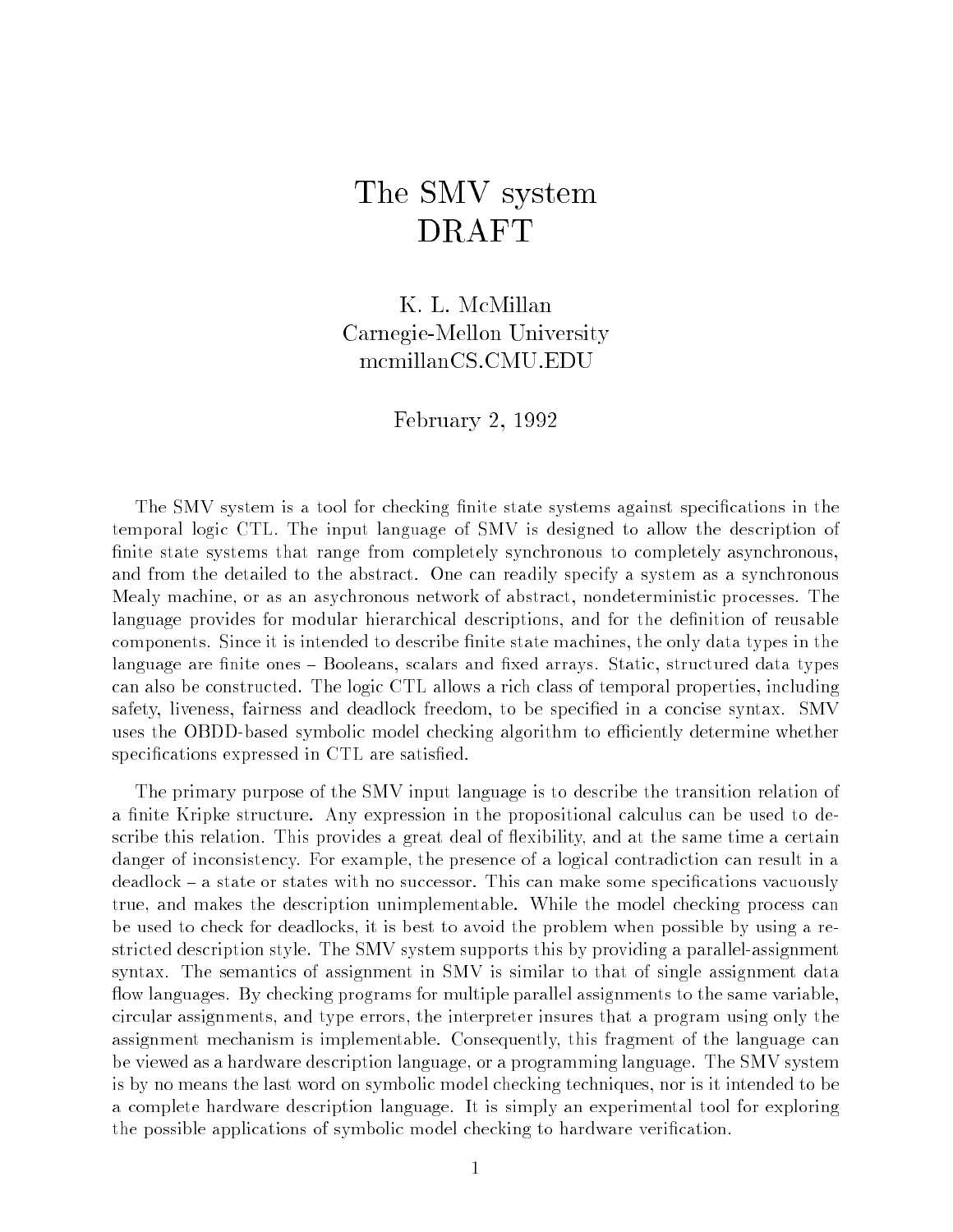This document describes the syntax and semantics of the SMV input language, and the function of the SMV model checker. It also describes some optional features of the model checker which can be used to fine tune the performance, and gives some examples of its application. All of the examples in this document are made available with the software. For a description of all the model checker options, see the UNIX programmer's manual entry for SMV, which is also included with the software.

#### 1. The input language

Before delving into the syntax and semantics of the language, let us first consider a few simple examples that illustrate the basic concepts. Consider the following short program in the language.

```
MODULE main
VAR.
  request : boolean;
  state : {ready,busy};
ASSIGN
  init(state) := ready;
  next(state) := case
                     state = ready & request : busy;
                     1 : {ready,busy};
                  esac;
  AG(request \rightarrow AF state = busy)
```
The input file describes both the model and the specification. The model is a Kripke structure, whose state is defined by a collection of state variables, which may be of Boolean or scalar type. The variable request is declared to be a Boolean in the above program, while the variable state is a scalar, which can take on the symbolic values ready or busy. The value of a scalar variable is encoded by the interpreter using a collection of Boolean variables, so that the transition relation may be represented by an OBDD. This encoding is invisible to the user, however.

The transition relation of the Kripke structure, and its initial state (or states), are determined by a collection of parallel assignments, which are introduced by the keyword ASSIGN. In the above program, the initial value of the variable state is set to ready. The next value of state is determined by the current state of the system by assigning it the value of the expression

```
case
  state = ready & request : busy;
  1 : {ready,busy};
esac;
```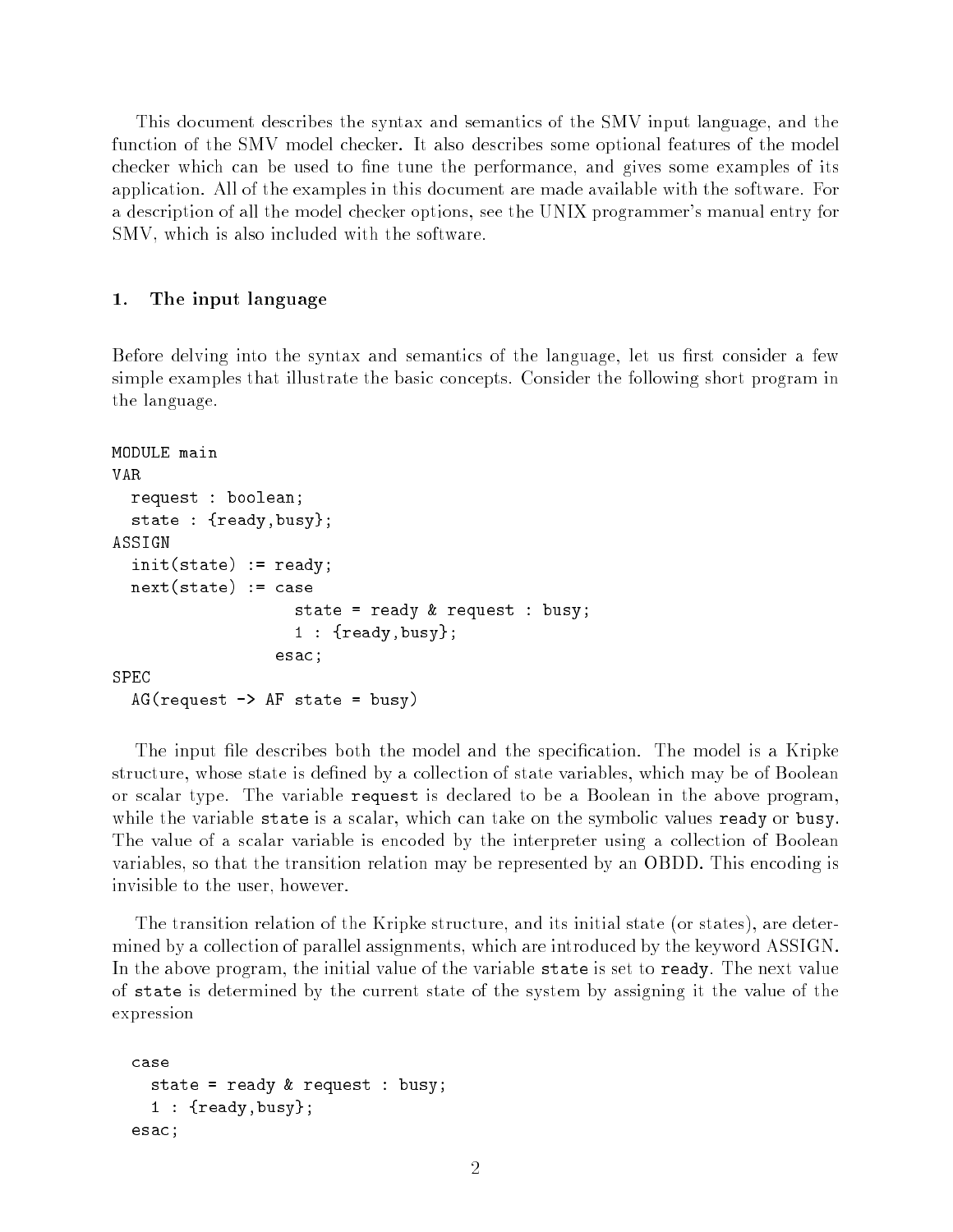The value of a case expression is determined by the first expression on the right hand side of a : such that the condition on the the left hand side is true. Thus, if state = ready & request is true, then the result of the expression is busy, otherwise, it is the set  ${r_{\text{ready}}},$  busy. When a set is assigned to a variable, the result is a non-deterministic choice among the values in the set. Thus, if the value of status is not ready, or request is false (in the current state), the value of state in the next state can be either ready or busy. Nondeterministic choices are useful for describing systems which are not yet fully implemented (ie., where some design choices are left to the implementor), or abstract models of complex protocols, where the value of some state variables cannot be completely determined.

Notice that the variable request is not assigned in this program. This leaves the SMV system free to choose any value for this variable, giving it the characteristics of an unconstrained input to the system.

The specification of the system appears as a formula in CTL under the keyword SPEC. The SMV model checker verifies that all possible initial states satisfy the specification. In this case, the specication is that invariantly if request is true, then inevitably the value of state is busy.

The following program illustrates the definition of reusable modules and expressions. It is a model of a 3 bit binary counter circuit. Notice that the module name "main" has special meaning in SMV, in the same way that it does in the C programming language. The order of module definitions in the input file is inconsequential.

```
VAR.
  bit0 : counter\_cell(1);bit1 : counter_cell(bit0.carry_out);
  bit2 : counter_cell(bit1.carry_out);
SPEC
  AG AF bit2.carry_out
MODULE counter_cell(carry_in)
VAR.
  value : boolean;
ASSIGN
  init(value) := 0;next(value) := value + carry_in mod 2;DEFINE
  carry_out := value & carry_in;
```
In this example, we see that a variable can also be an instance of a user defined module. The module in this case is counter-cell, which is instantiated three times, with the names bit0, bit1 and bit2. The counter cell module has one formal parameter carry in. In the instance bit0, this formal parameter is given the actual value 1. In the instance bit1, carryin is given the value of the expression bit0.carry out. This expression is evaluated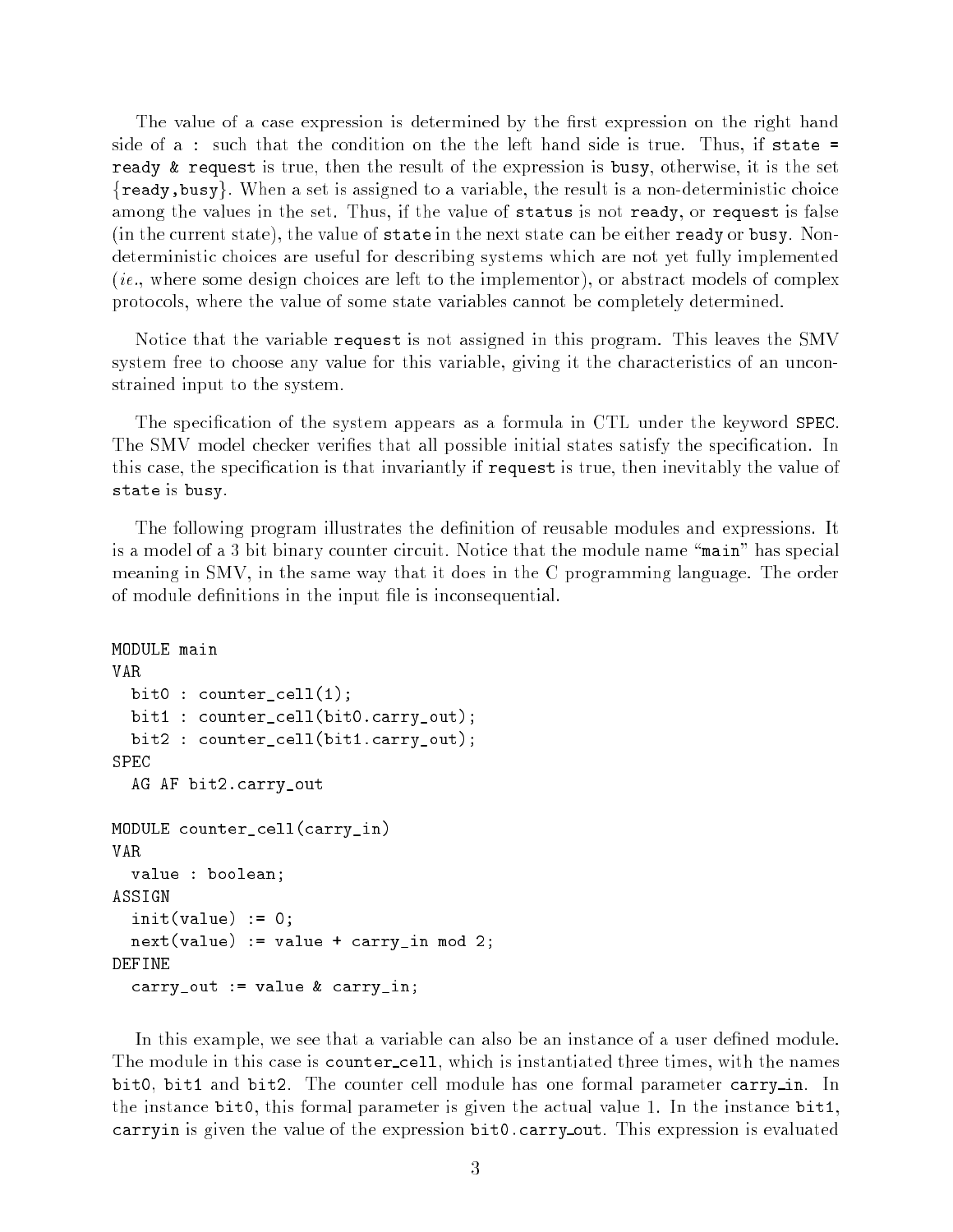in the context of the main module. However, an expression of the form  $a.b$  denotes component b of module a, just as if the module <sup>a</sup> were a data structure in a standard programming language. Hence, the carry in of module bit1 is the carry out of module bit0. The keyword DEFINE is used to assign the expression value  $\&$  carry\_in to the symbol carry\_out. Definitions of this type are useful for describing Mealy machines. They are analogous to macro definitions, but notice that a symbol can be referenced before it is defined.

The effect of the DEFINE statement could have been obtained by declaring a variable and assigning its value, as follows:

```
VAR
  carry_out : boolean;
ASSIGN
  carry_out := value & carry_in;
```
Notice that in this case, the current value of the variable is assigned, rather than the next value. Defined symbols are sometimes preferable to variables, however, since they don't require introducing a new variable into the BDD representation of the system. The weakness of defined symbols is that they cannot be given values non-deterministically. Another difference between defined symbols and variables is that while variables are statically typed, definitions are not. This may be an advantage or a disadvantage, depending on your point of view.

In a parallel-assignment language, the question arises: \What happens if a given variable is assigned twice in parallel?" More seriously: "What happens in the case of an absurdity, like  $a := a + 1$ ; (as opposed to the sensible next(a) :=  $a + 1$ ;)." In the case of SMV, the interpreter detects both multiple assignments and circular references in expressions, and treats these as semantic errors, even in the case where the corresponding system of equations has a unique solution. Another way of putting this is that there must be a total order in which the assignments can be executed which respects all of their data dependencies. The same logic applies to defined symbols. As a result, all legal SMV programs can be implemented.

By default, all of the assignment statements in an SMV program are executed in parallel and simultaneously. It is possible, however, to define a collection of parallel processes, whose actions are interleaved in the execution sequence of the program. This is useful for describing communication protocols, or asynchronous circuits, or other systems whose actions are not synchronized (including synchronous circuits with more than one clock region). This technique is illustrated by the following program, which represents a ring of three inverting gates.

```
MODULE main
VAR.
  gate1 : process inverter(gate3.output);
 gate2 : process inverter(gate1.output);
  gate3 : process inverter(gate2.output);
SPEC
```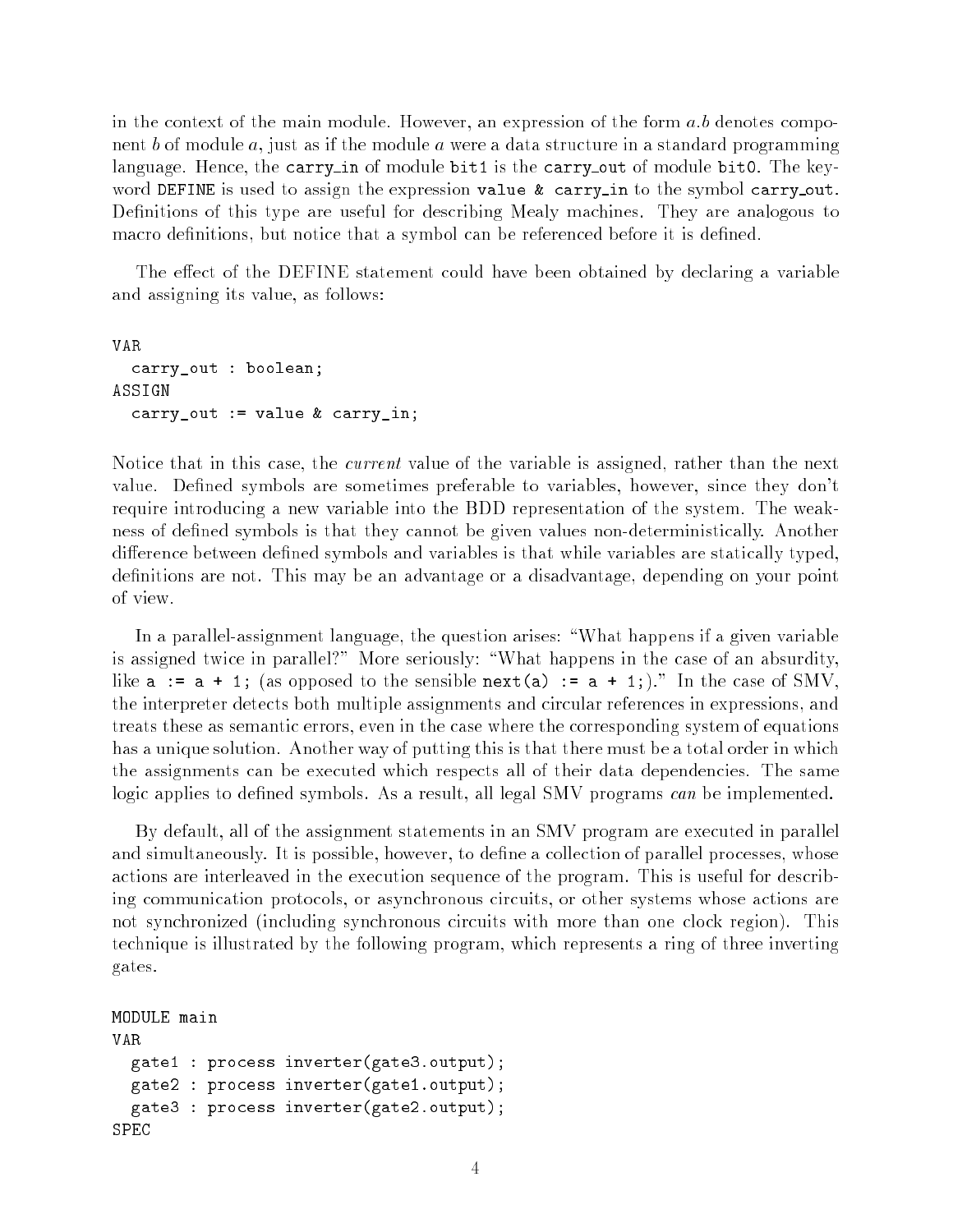```
(AG AF gate1.out) & (AG AF !gate1.out)
MODULE inverter(input)
VAR
  output : boolean;
ASSIGN
  init(out) := 0;next(output) := !input;
```
A process is an instance of a module which is introduced by the keyword process. The program executes a step by non-deterministically choosing a process, then executing all of the assignment statements in that process in parallel. It is implicit that if a given variable is not assigned by the process, then its value remains unchanged. Because the choice of the next process to execute is non-deterministic, this program models the ring of inverters independently of the speed of the gates. For each gate, the specication of this program states that the output of the gate oscillates *(ie., that its value is infinitely often zero, and* infinitely often 1). In fact, this specification is false, since the system is not forced to eventually choose a given process to execute, hence the output of a given gate may remain constant, regardless of its input.

In order to force a given process to execute infinitely often, we can use a *fairness con*straint. A fairness constraint restricts the attention of the model checker to only those execution paths along which a given CTL formula is true infinitely often. Each process has a special variable called running which is true if and only if that process is currently executing. By adding the declaration

### FAIRNESS

running

to the module inverter, we can effectively force every instance of inverter to execute infinitely often, thus making the specification true.

One advantage of using processes to describe a system is that it allows a particularly efficient OBDD representation of the transition relation. We observe that the set of states reachable by one step of the program is the union of the sets of states reachable by each individual process. Hence, rather than constructing the transition relation of the entire system, we can use the transition relations of the individual processes separately and the combine the results (see section ??. This can yield a substantial savings in space in representing the transition relation. Occasionally, however, the fact that two processes cannot make simultaneous transitions leads to increased complexity in representing the set of states reachable by  $n$  steps.

The alternative to using processes to model an asynchronous circuit would be to have all gates execute simultaneously, but allow each gate the non-deterministic choice of evaluating its output, or keeping the same output value. Such a model of the inverter ring would look like the following: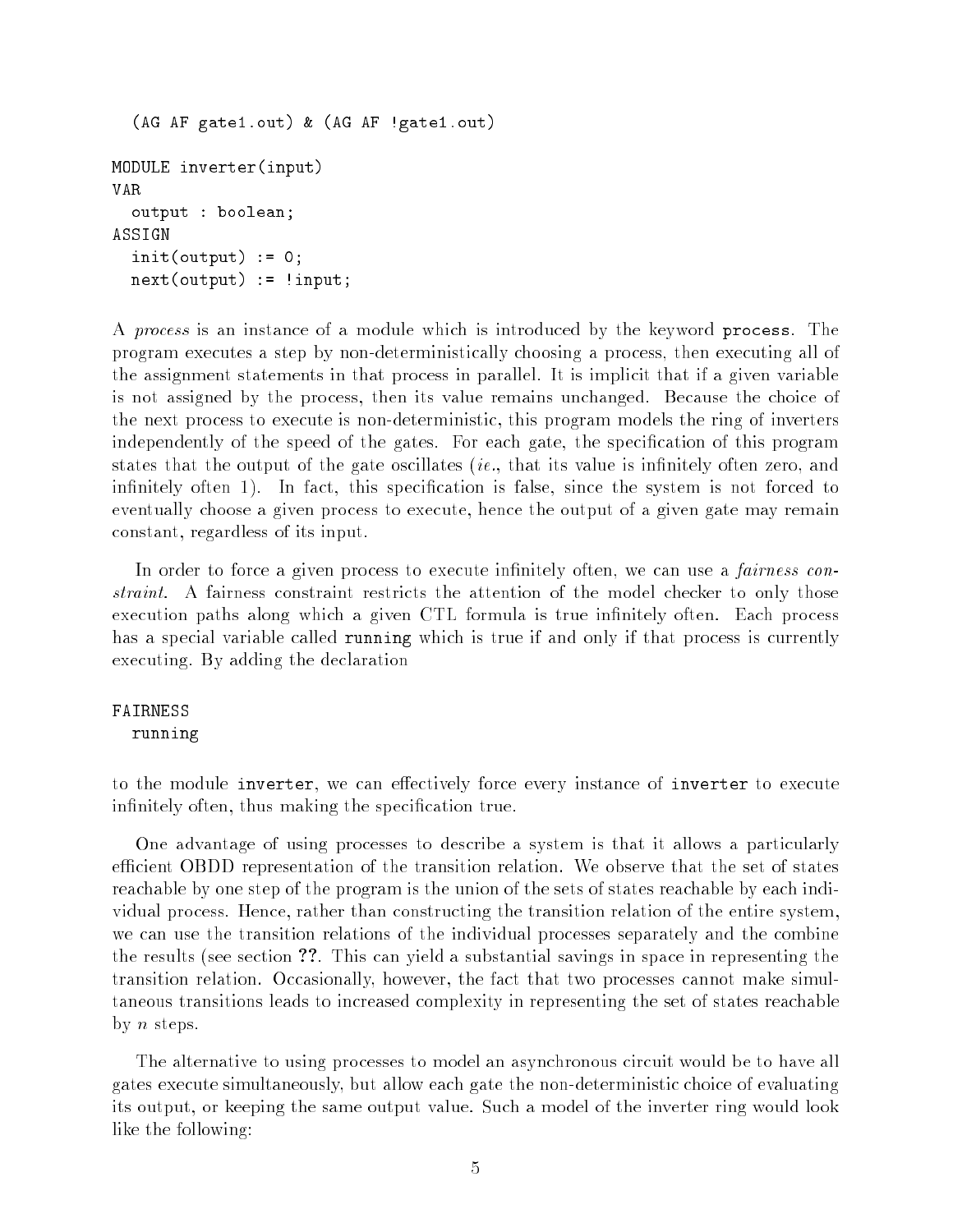```
MODULE main
VAR
  gate1 : inverter(gate3.output);
  gate2 : inverter(gate2.output);
 gate3 : inverter(gate1.output);
SPEC
  (AG AF gate1.out) & (AG AF !gate1.out)
MODULE inverter(input)
VAR
  output : boolean;
ASSIGN
  init(out) := 0;next(output) := !input union output;
```
The set union operator coerces its arguments to singleton sets as necessary. Thus, the next output of each gate can be either its current output, or the negation of its current input  $\overline{\phantom{a}}$ each gate can choose non-deterministically whether to delay or not. As a result, the number of possible transitions from a given state can be as high as  $2^\circ$ , where  $n$  is the number of gates. This sometimes (but not always) makes it more expensive to represent the transition relation.

As a second example of processes, the following program uses a variable semaphore to implement mutual exclusion between two asynchronous processes. Each process has four states: idle, entering, critical and exiting. The entering state indicates that the process wants to enter its critical region. If the variable semaphore is zero, it goes to the critical state, and sets semaphore to one. On exiting its critical region, the process sets semaphore to zero again.

```
MODULE main
VAR
  semaphore : boolean;
  proc1 : process user;
 proc2 : process user;
ASSIGN
  init(semaphore) := 0;
SPFC
  AG !(proc1.state = critical & proc2.state = critical)
VAR
  state : {idle,entering,critical,exiting};
  init(state) := idle;
  next(state) :=
```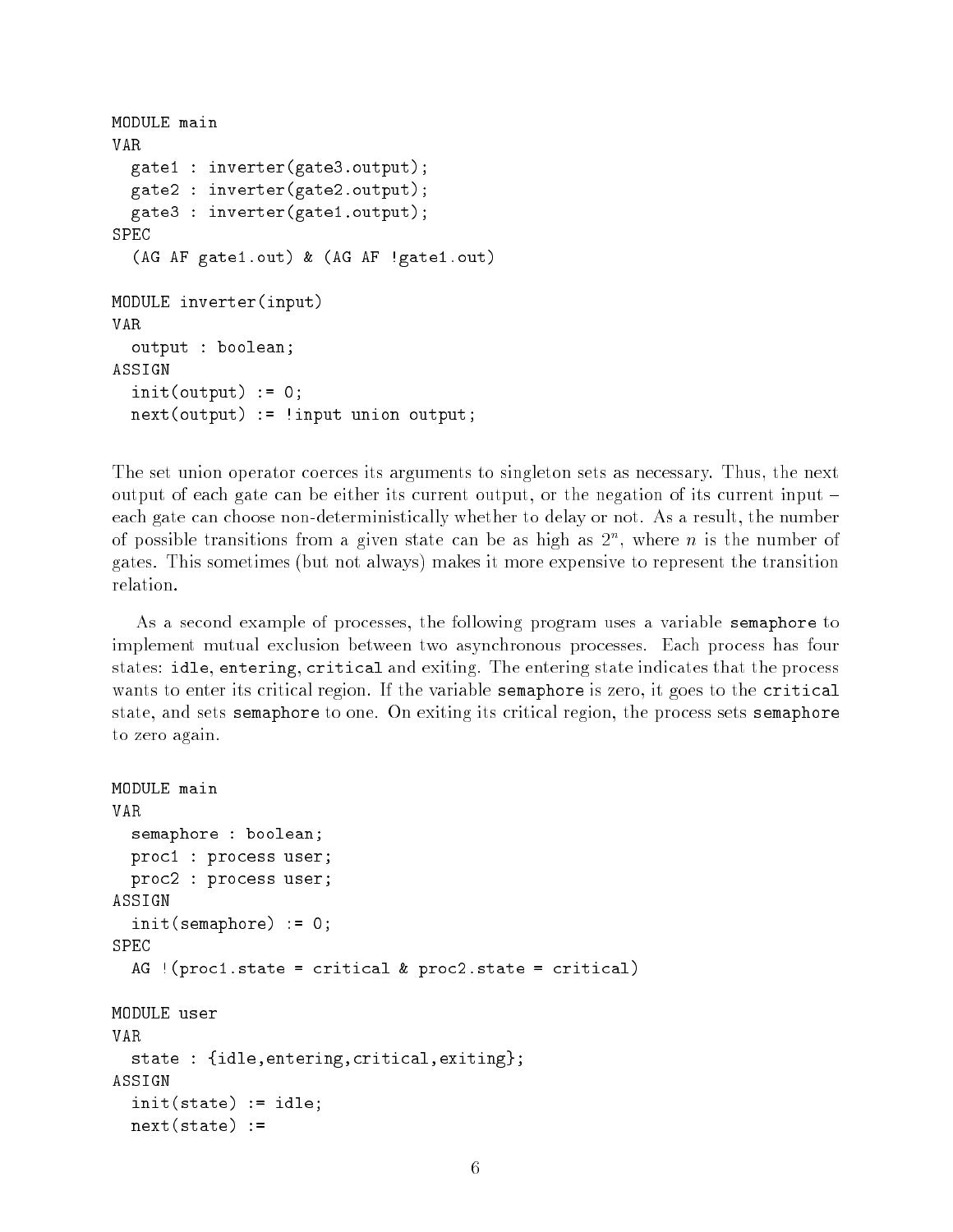```
case
      state = idle : {idle,entering};
      state = entering & !semaphore : critical;
      state = critical : {critical,exiting};
      state = exiting : idle;
      1 : state;
    esac;
 next(semaphore) :=
    case
      state = entering : 1;
      state = exiting : 0;
      1 : semaphore;
    esac;
FAIRNESS
  running
```
If any of the specication is false, the SMV model checker attempts to produce a counterexample, proving that the specification is false. This is not always possible, since formulas preceded by existential path quantifiers cannot be proved false by a showing a single execution path. Similarly, subformulas preceded by universal path quantifier cannot be proved true by a showing a single execution path. In addition, some formulas require infinite execution paths as counterexamples. In this case, the model checker outputs a looping path up to and including the first repetition of a state.

In the case of the semaphore program, suppose that the specication were changed to

### AG (proc1.state = entering -> AF proc1.state = critical)

In other words, we specify that if proc1 wants to enter its critical region, it eventually does. The output of the model checker in this case is shown in figure 1. The counterexample shows a path with proc1 going to the entering state, followed by a loop in which proc2 repeatedly enters its critical region and the returns to its idle state, with proc1 only executing only while  $proc2$  is in its critical region. This path shows that the specification is false, since proc1 never enters its critical region. Note that in the printout of an execution sequence, only the values of variables that change are printed, to make it easier to follow the action in systems with a large number of variables.

Although the parallel assignment mechanism should be suitable to most purposes, it is possible in SMV to specify the transition relation directly as a propositional formula in terms of the current and next values of the state variables. Any current/next state pair is in the transition relation if and only if the value of the formula is one. Similarly, it is possible to give the set of possible initial states as a formula in terms of only the current state variables. These two functions are accomplished by the TRANS and INIT statements respectively. As an example, here is a description the three inverter ring using only TRANS and INIT:

MODULE main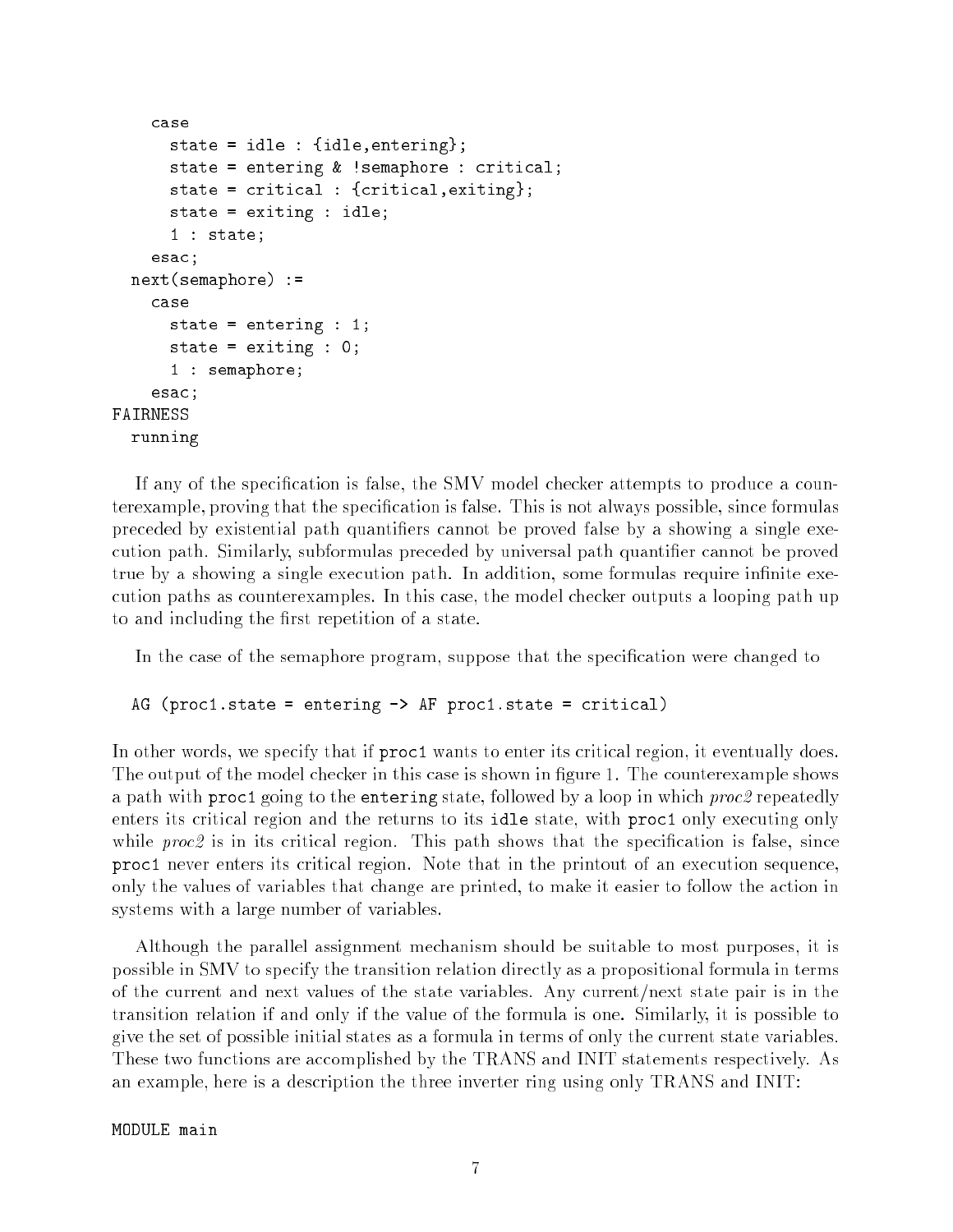```
specification is false
AG (proc1.state = entering -> AF proc1.s... is false:
.semaphore = 0
.proc1.state = idle
.proc2.state = idle
next state:
[executing process .proc1]
next state:
.proc1.state = entering
AF proc1.state = critical is false:
[executing process .proc2]
next state:
[executing process .proc2]
.proc2.state = entering
next state:
[executing process .proc1]
.semaphore = 1
.proc2.state = critical
next state:
[executing process .proc2]
next state:
[executing process .proc2]
.proc2.state = exiting
next state:
.semaphore = 0
.proc2.state = idle
```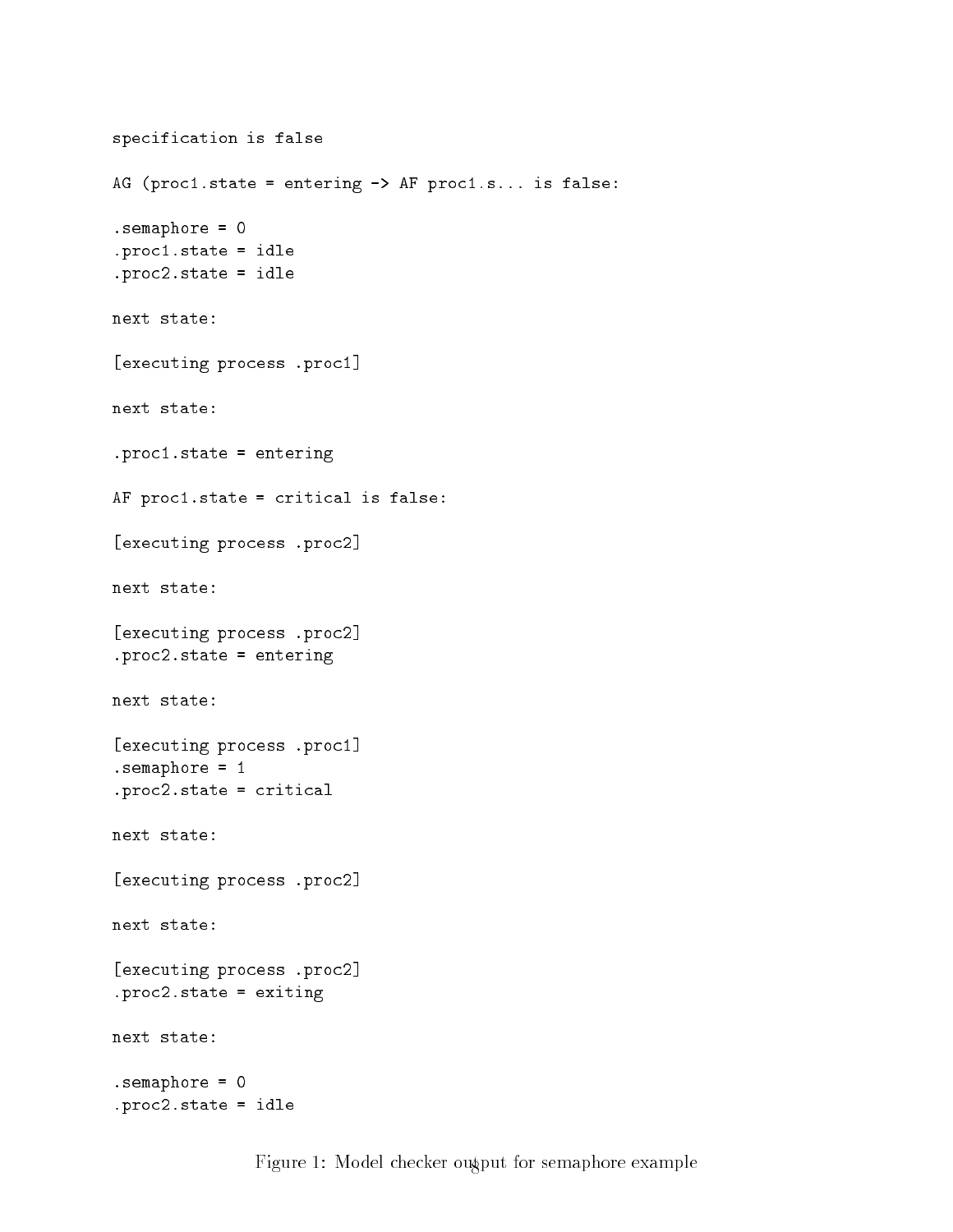```
VAR
 gate1 : inverter(gate3.output);
 gate2 : inverter(gate1.output);
 gate3 : inverter(gate2.output);
SPEC
  (AG AF gate1.out) & (AG AF !gate1.out)
MODULE inverter(input)
VAR
 output : boolean;
INIT
  output = 0TRANS
 next(out) = 'input \mid next(out) = output
```
According to the TRANS declaration, for each inverter, the next value of the output is equal either to the negation of the input, or to the current value of the output. Thus, in effect, each gate can choose non-deterministically whether or not to delay. The use of TRANS and INIT is not recommended, since logical absurdities in these declarations can lead to unimplementable descriptions. For example, one could declare the logical constant 0 to represent the transition relation, resulting in a system with no transitions at all. However, the flexibility of these mechanisms may be useful for those writing translators from other languages to SMV.

To summarize, the SMV language is designed to be flexible in terms of the styles of models it can describe. It is possible to fairly concisely describe synchronous or asynchronous systems, to describe detailed deterministic models or abstract nondeterministic models, and to exploit the modular structure of a system to make the description more concise. It is also possible to write logical absurdities if one desires to, and also sometimes if one does not desire to, using the TRANS and INIT declarations. By using only the parallel asignment mechanism, however, this problem can be avoided. The language is designed to exploit the capabilities of the symbolic model checking technique. As a result the available data types are all static and finite. No attempt has been made to support a particular model of communication between concurrent processes. In addition, there is no explicit support for some features of communicating process models such as sequential composition. Since the full generality of the symbolic model checking technique is available through the SMV language, it is possible that translators from various languages, process models, and intermediate formats could be created. In particular, existing silicon compilers could be used to translate high level languages with rich feature sets into a low level form (such as a Mealy machine) that could be readily translated into the SMV language.

#### $2.$ **Syntax and Semantics**

This section describes the syntax and semantics of the SMV input language in detail.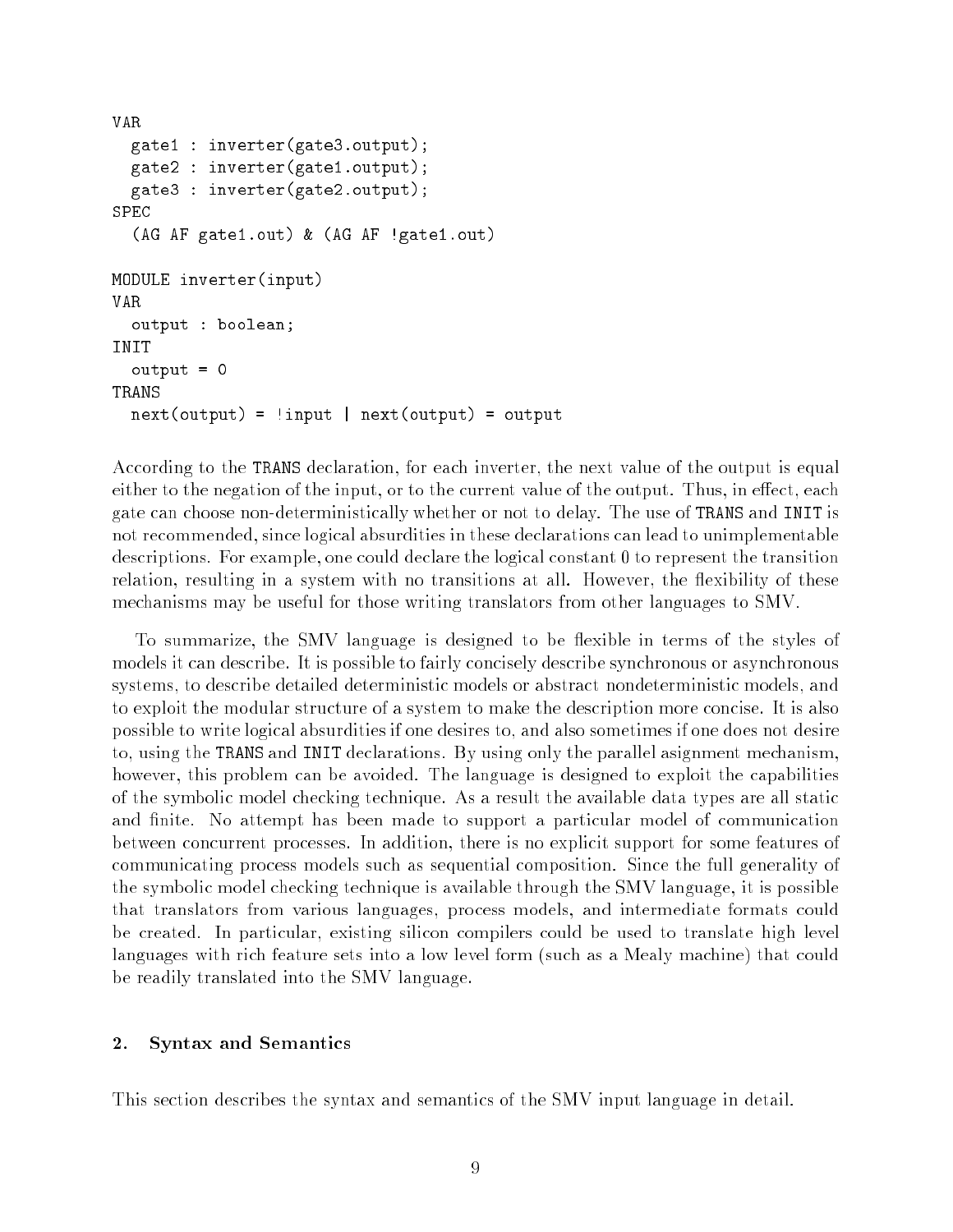#### $2.1.$ Lexical conventions

An atom in the syntax described below may be any sequence of characters in the set  ${A-Z, a-z, 0-9, ...,}$ , beginning with an alphabetic character. All characters in a name are signicant, and case is signicant. Whitespace characters are space,tab and newline. Any string starting with two dashes  $("--")$  and ending with a newline is a comment. A number is any sequence of digits. Any other tokens recognized by the parser are enclosed in quotes in the syntax expressions below.

## 2.2. Expressions

Expressions are constructed from variables, constants, and a collection of operators, including Boolean connectives, integer arithmentic operators, and case expressions. The syntax of expressions is as follows.

expr ::

```
atom ;; a symbolic constant
| number
                     ;; a numeric constant
                     ;; a variable identifier
\overline{\phantom{a}} id
| "!" expr ;; logical not
| expr1 "&" expr2 ;; logical and
| expr1 "|" expr2 ;; logical or
| expr1 "->" expr2 ;; logical implication
| expr1 "<->" expr2 ;; logical equivalence
| expr1 "=" expr2 ;; equality
| expr1 "<" expr2 ;; less than
| expr1 ">" expr2 ;; greater than
| expr1 "<=" expr2 ;; less that or equal
| expr1 ">=" expr2 ;; greater than or equal
| expr1 "+" expr2 ;; integer addition
| expr1 "-" expr2 ;; integer subtraction
| expr1 "*" expr2 ;; integer multiplication
| expr1 "/" expr2 ;; integer division
| expr1 "mod" expr2 ;; integer remainder
| "next" "(" id ")" ;; next value
| set_expr ;; a set expression
| case_expr ;; a case expression
```
An id, or identifier, is a symbol or expression which identifies an object, such as a variable or defined symbol. Since an id can be an atom, there is a possible ambiguity if a variable or defined symbol has the same name as a symbolic constant. Such an ambiguity is flagged by the interpreter as an error. The expression  $\texttt{next}(x)$  refers to the value of identifier x in next state (see section 2.5). The order of parsing precedence from high to low is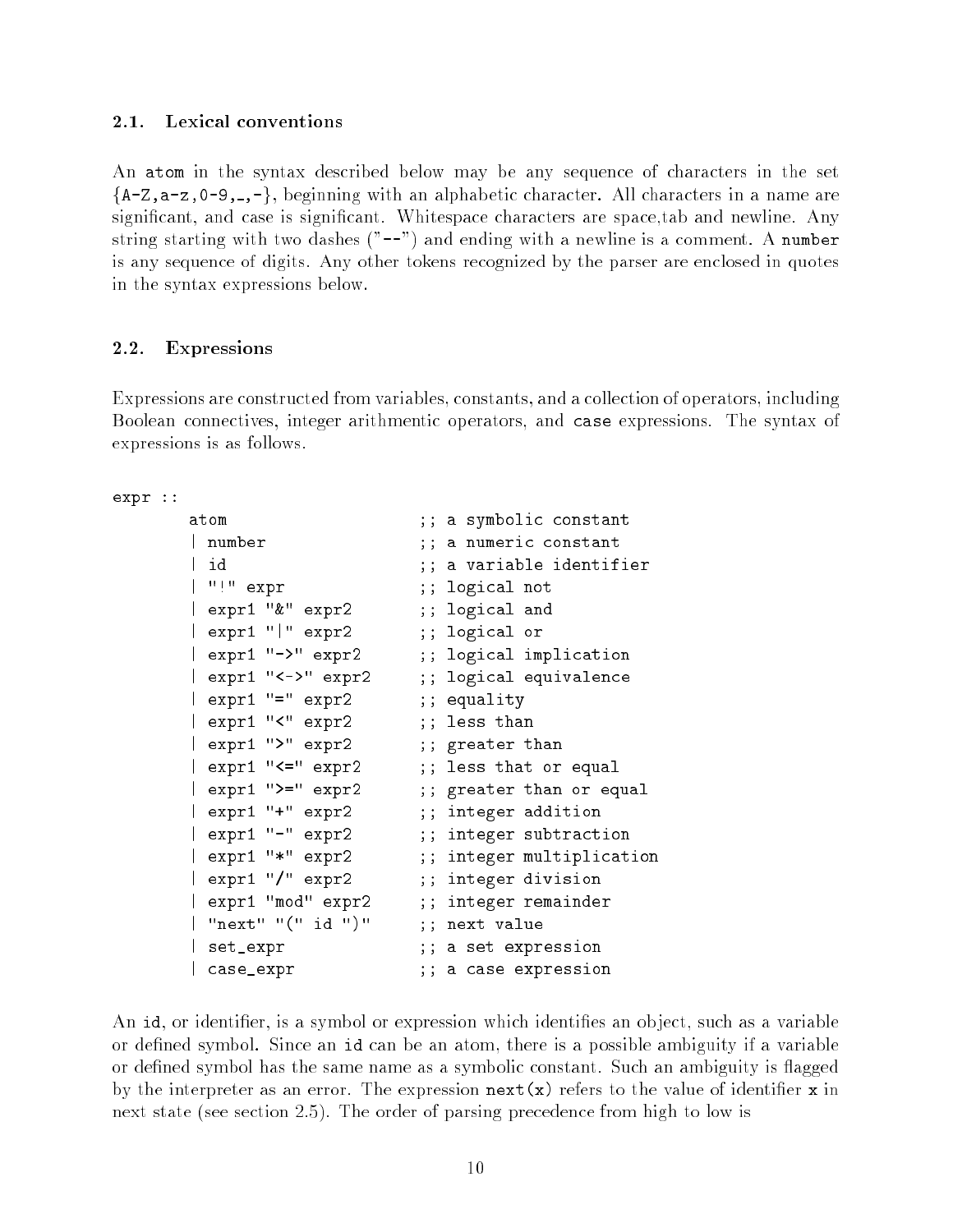```
*,/
+,-
mod
=, <, >, >, <=, >=
Ţ.
\&\mathsf{I}\rightarrow, \leftarrow
```
Operators of equal precedence associate to the left. Parentheses may be used to group expressions.

A case expression has the syntax

```
case_expr ::
        "case"
          expr_a1 ":" expr_b1 ";"
          expr_a2 ":" expr_b2 ";"
          ...
          expr_an ":" expr_bn ";"
        "esac"
```
A case expression returns the value of the first expression on the right hand side, such that the corresponding condition on the left hand side is true. Thus, if  $expr_au$  is true, then the result is expr b1. Otherwise, if expr a 2 is true, then the result is expr b2, etc. If none of the expressions on the left hand side is true, the result of the case expression is the numeric value 1. It is an error for any expression on the left hand side to return a value other than the truth values 0 or 1.

A set expression has the syntax

```
set_expr ::
        "{" val1 "," ... "," valn "}"
        | expr1 "in" expr2 (1); set inclusion predicate
        | expr1 "union" expr2 ;; set union
```
A set can be dened by enumerating its elements inside curly braces. The elements of the set can be numbers or symbolic constants. The inclusion operator tests a value for membership in a set. The union operator takes the union of two sets. If either argument is a number or symbolic value instead of a set, it is coerced to a singleton set.

#### 2.3. State variables

A state of the model is an assignment of values to a set of state variables. These variables (and also instances of modules) are declared by the notation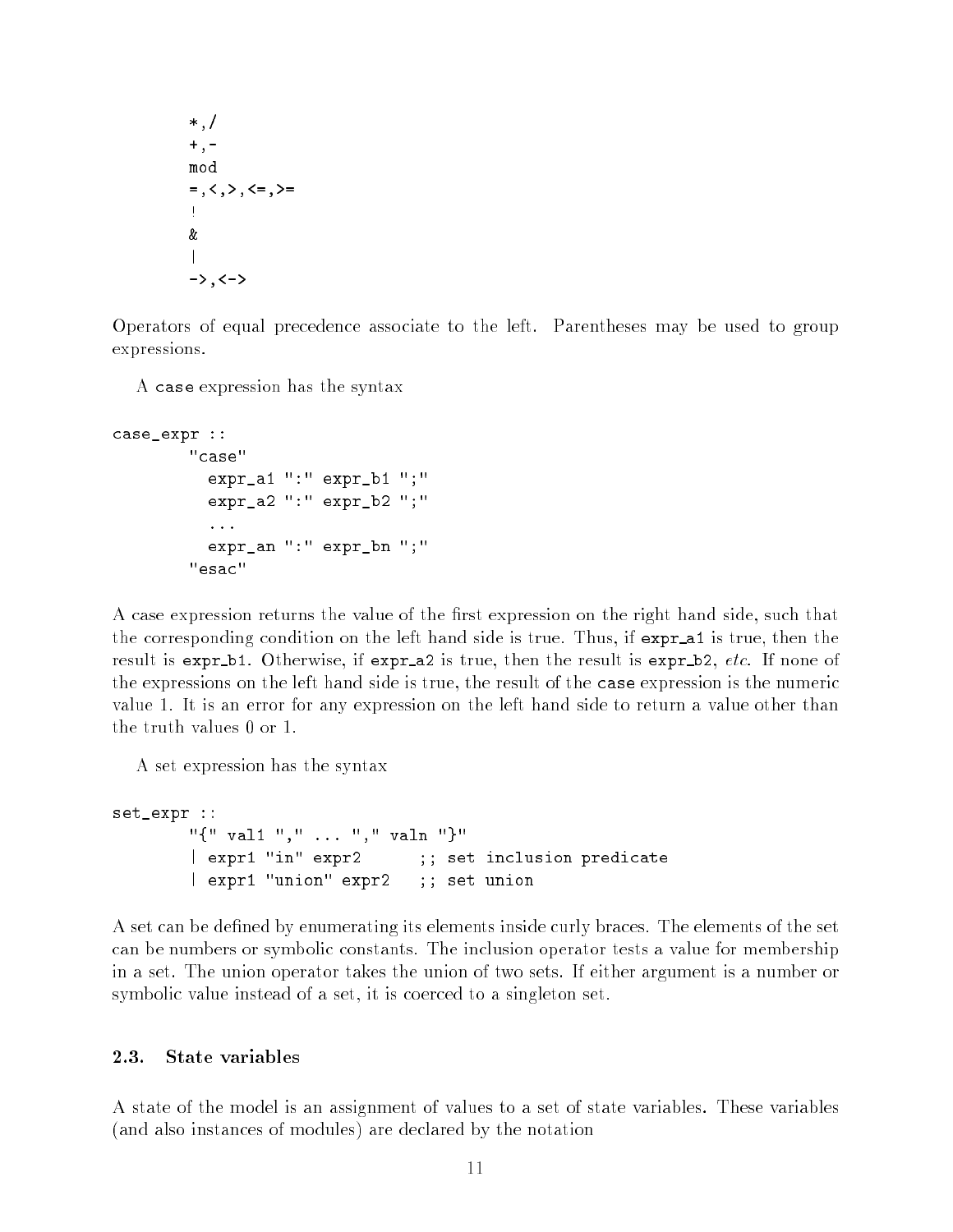```
decl :: "VAR"
          atom1 ":" type1 ";"
          atom2 ":" type2 ";"
          ...
```
The type associated with a variable declaration can be either a Boolean, a scalar, a user defined module, or an array of any of these (including arrays of arrays). A type specifier has the syntax

```
type :: boolean
        | "{" val1 "," val2 "," ... valn "}"
        | "array" expr1 ".." expr2 "of" type
        | atom [ "(" expr1 "," expr2 "," ... exprn ")" ]
        | "process" atom [ "(" expr1 "," expr2 "," ... exprn ")" ]
```
val :: atom | number

A variable of type boolean can take on the numerical values 0 and 1 (representing false and true, respectively). In the case of a list of values enclosed in quotes (where atoms are taken to be symbolic constants), the variable is a scalar which take any these values. In the case of an array declaration, the expression expr1 is the lower bound on the subscript, and the expression expr2 is the upper bound. Both of these expressions must evaluate to integer constants. Finally, an atom optionally followed by a list of expressions in parentheses indicates an instance of module atom (see section 2.10). The keyword process causes the module to be instantiated as an asynchronous process (see 2.13).

#### The ASSIGN declaration 2.4.

An assignment declaration has the form

```
decl :: "ASSIGN"
           dest1 ":=" expr1 ";"
           dest2 ":=" expr2 ";"
           ...
dest :: atom| "init" "(" atom ")"
        | "next" "(" atom ")"
```
On the left hand side of the assignment, atom denotes the current value of a variable, init(atom) denotes its initial value, and next(atom) denotes its value in the next state. If the expression on the right hand side evaluates to an integer or symbolic constant, the assignment simply means that the left hand side is equal to the right hand side. On the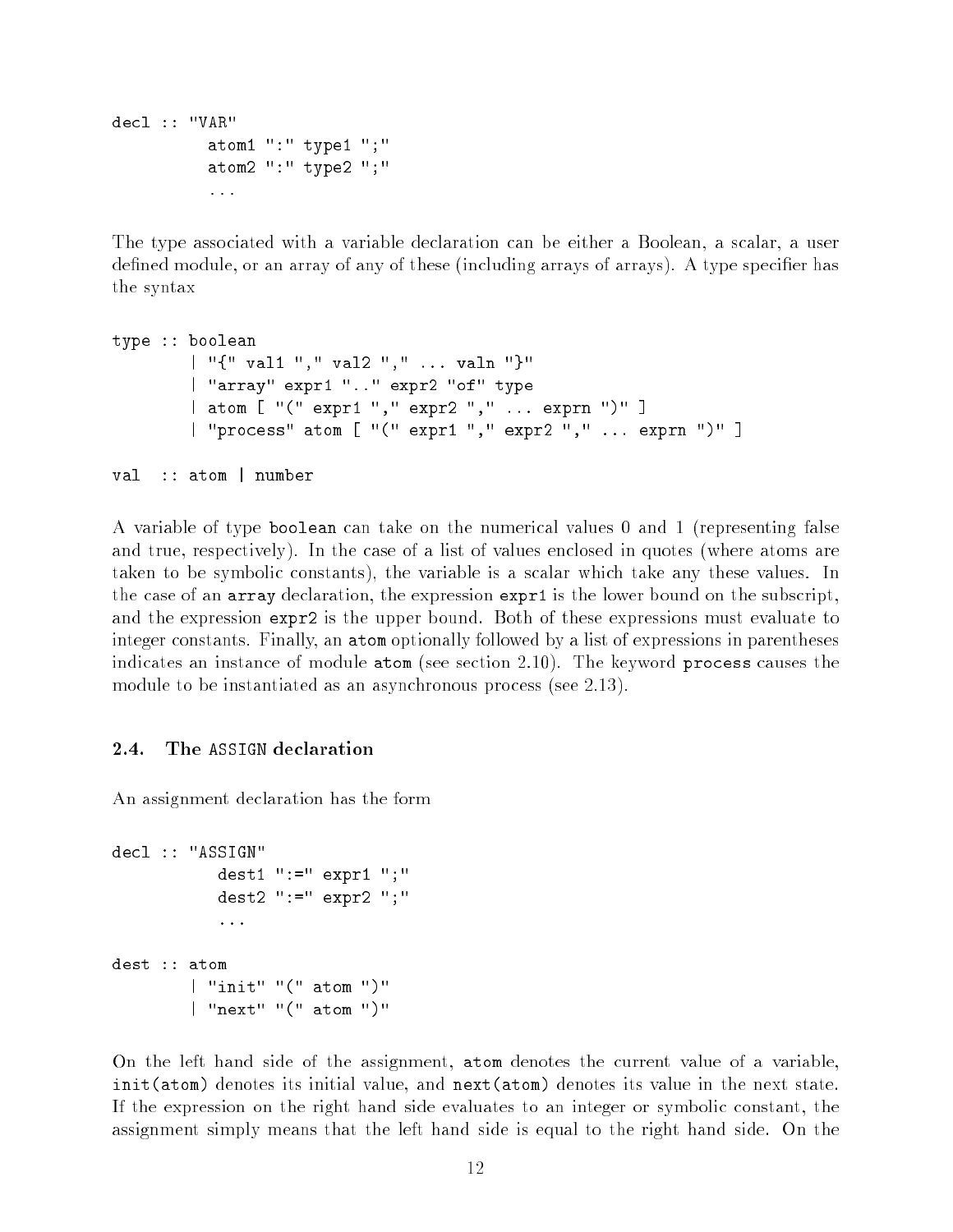other hand, if the expression evaluates to a set, then the assignment means that the left hand side is contained in that set. It is an error if the value the expression is not contained in the range of the variable on the left hand side.

In order for a program to be implementable, there must be some order in which the assignments can be executed such that no variable is assigned after its value is referenced. This is not the case if there is a circular dependency among the assignments in any given process. Hence, such a condition is an error. In addition, it is an error for a variable to be assigned a value more than once at any given time. To be precise, it is an error if:

- 1. the next or current value of a variable is assigned more than once in a given process, or
- 2. the initial value of a variable is assigned more than once in the program, or
- 3. the current value and the initial value of a variable are both assigned in the program, or
- 4. the current value and the next value of a variable are both assigned in the program

#### $2.5.$ The TRANS declaration

The transition relation R of the model is a set of current state/next state pairs. Whether or not a given pair is in this set is determined by a Boolean valued expression  $T$ , introduced by the init TRANS keyword. The syntax of a TRANS declaration is

decl :: "TRANS" expr

It is an error for the expression to yield any value other than 0 or 1. If there is more than one TRANS declaration, the transition relation is the conjunction of all of TRANS declarations.

#### 2.6. The INIT declaration

The set of inititial states of the model is determined by a Boolean expression under the INIT keyword. The syntax of a INIT declaration is

decl :: "INIT" expr

It is an error for the expression to contain the next() operator, or to yield any value other than 0 or 1. If there is more than one INIT declaration, the initial set is the conjunction of all of the INIT declarations.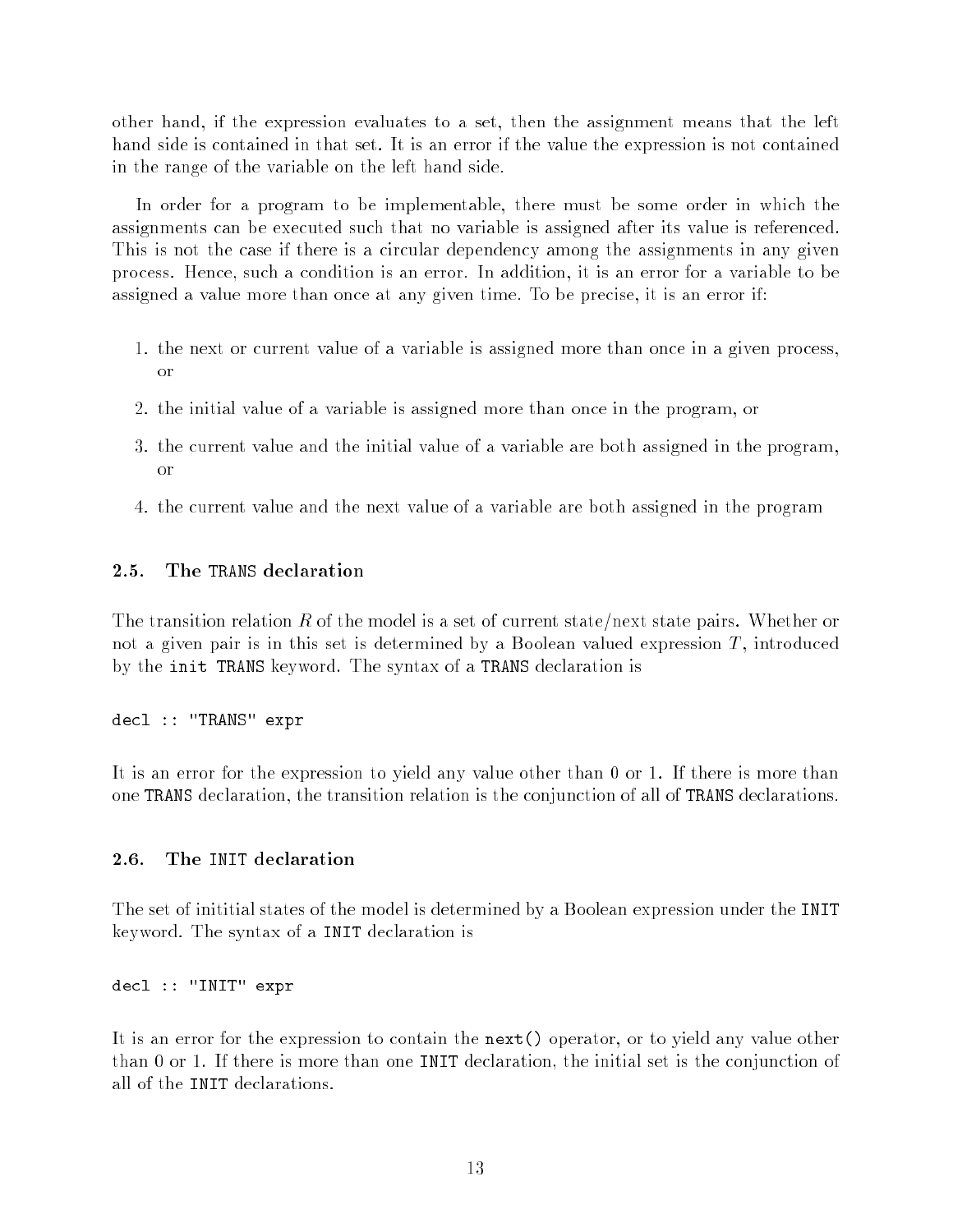#### $2.7.$ The SPEC declaration

The system specication is given as a formula in the temporal logic CTL, introduced by the keyword SPEC. The syntax of this declaration is

```
decl :: "SPEC" ctlform
```
A CTL formula has the syntax

```
ctlform ::
   expr ; a Boolean expression
   | "!" ctlform ;; logical not
   | ctlform1 "&" ctlform2 ;; logical and
   | ctlform1 "|" ctlform2 ;; logical or
   | ctlform1 "->" ctlform2 ;; logical implies
   | ctlform1 "<->" ctlform2 ;; logical equivalence
   | "E" pathform ;; existential path quantifier
   | "A" pathform ;; universal path quantifier
```
The syntax of a path formula is

| pathform ::           |               |
|-----------------------|---------------|
| "X" ctlform           | ;; next time; |
| "F" ctlform           | ;; eventually |
| "G" ctlform           | ;; globally   |
| ctlform1 "U" ctlform2 | :: until      |

The order of precedence of operators is (from high to low)

```
E, A, X, F, G, Uţ.
&
|
\rightarrow, \leftarrow
```
Operators of equal precedence associate to the left. Parentheses may be used to group expressions. It is an error for an expression in a CTL formula to contain a next() operator or to return a value other than 0 or 1. If there is more than one SPEC declaration, the specification is the conjunction of all of the SPEC declarations.

#### 2.8. The FAIR declaration

A fairness constraint is a CTL formula which is assumed to be true infinitely often in all fair execution paths. When evaluating specifications, the model checker considers path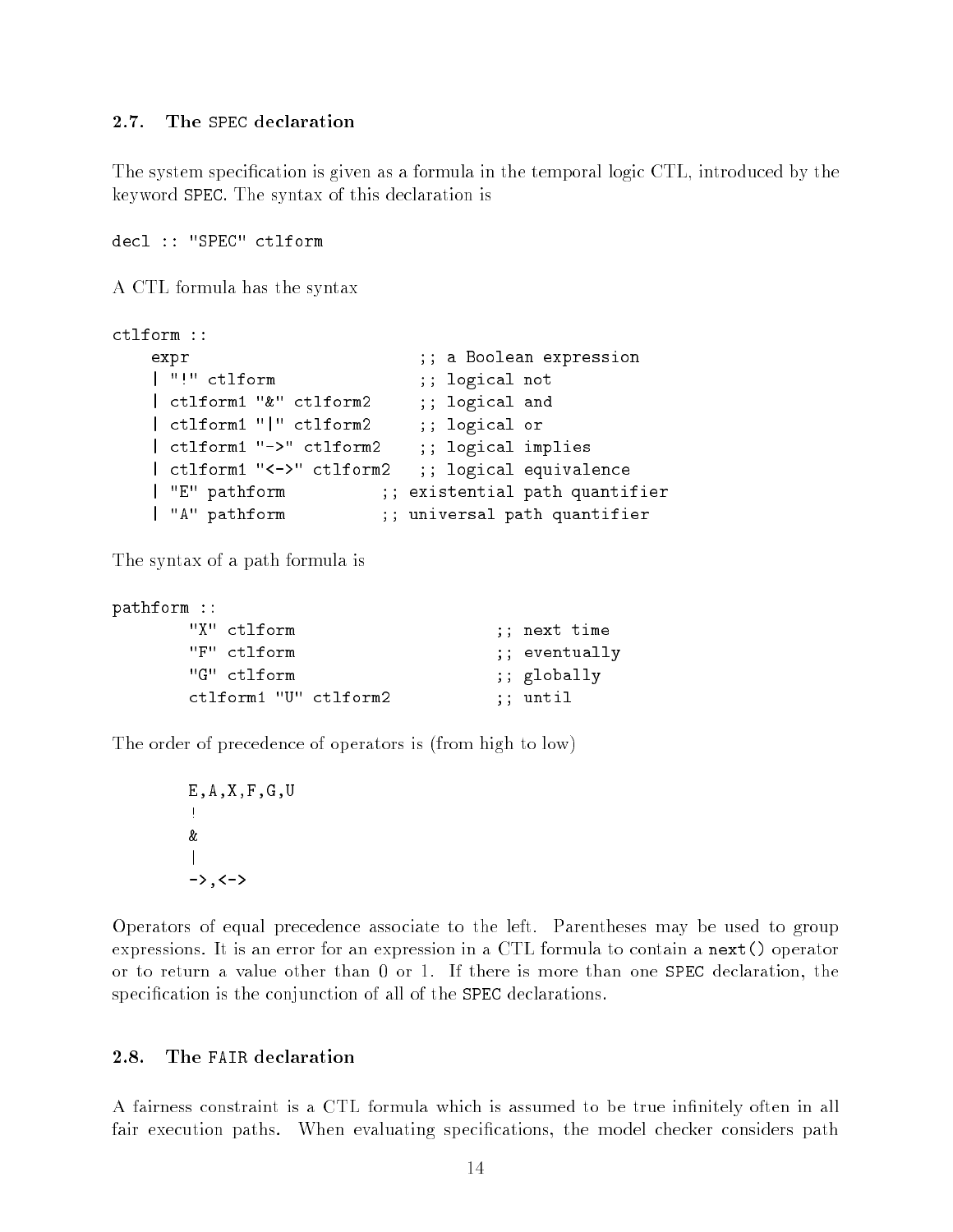quantiers to apply only to fair paths. Fairness constraints are declared using the following syntax:

decl :: "FAIRNESS" ctlform

A path is considered fair if and only if all fairness constraints declared in this manner are true infinitely often.

### 2.9. The DEFINE declaration

In order to make descriptions more concise, a symbol can be associated with a commonly used expression. The syntax for this declaration is

```
decl :: "DEFINE"
          atom1 ":=" expr1 ";"
          atom2 ":=" expr2 ";"
          ...
          atomn " := " expr3";"
```
When every an identifier refering to the symbol on the left hand side occurs in an expression, it is replaced by the expression on the right hand side. The expression on the right hand side is always evaluated in its original context, however (see the next section for an explantion of contexts). Forward references to defined symbols are allowed, but circular definitions are not allowed, and result in an error.

A module is an encapsulated collection of declarations. Once defined, a module can be reused as many times as necessary. Modules can also be parameterized, so that each instance of a module can refer to different data values. A module can contain instances of other modules, allowing a structral hierarchy to be built. The syntax of a module is as follows.

```
module ::
        "MODULE" atom [ "(" atom1 "," atom2 "," ... atomn ")" ]
          decl1
          decl2
          ...
          decl3
```
The atom immediately following the keyword "MODULE" is the name associated with the module. Module names are drawn from a separate name space from other names in the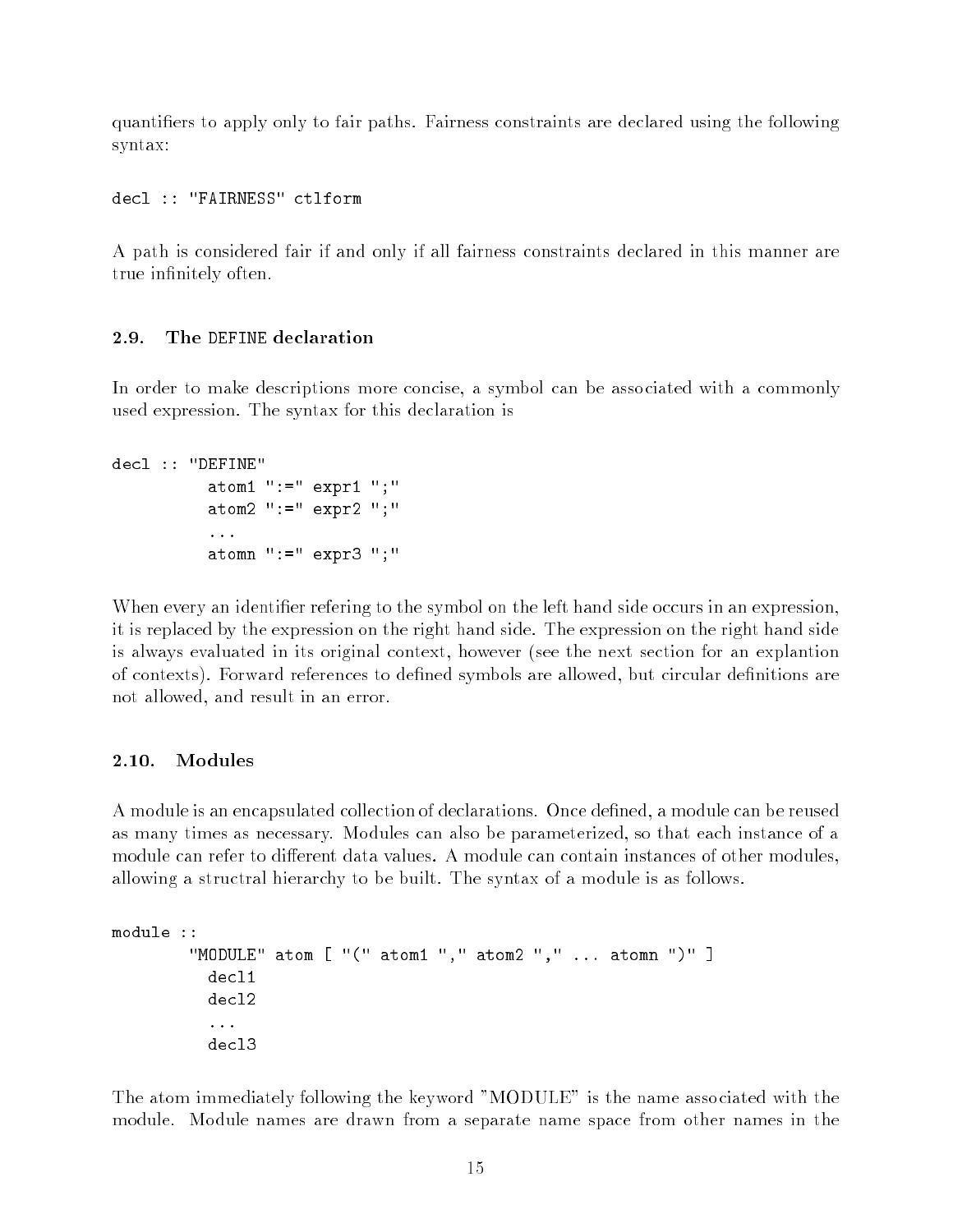program, and hence may clash with names of variables and definitions. The optional list of atoms in parentheses are the formal parameters of the module. Whenever these parameters occur in expressions within the module, they are replaced by the actual parameters which are supplied when the module is instantiated (see below).

A instance of a module is created using the VAR declaration (see section 2.3). This declaration supplies a name for the instance, and also a list of actual parameters, which are assigned to the formal parameters in the module definition. An actual parameter can be any legal expression. It is an error is the number of actual parameters is different from the number of formal parameters. The semantics of module instantiation is similar to call-by-reference. For example, in the following program fragment:

```
...
VAR
  a : boolean;
 b : foo(a);...
MODULE foo(x)ASSIGN
 x := 1;
```
the variable b is assigned the value 1. This distinguishes the call-by reference mechanism from a call-by-value scheme. Now consider the following program:

```
...
DEFINE
  a := 0;VAR
  b : bar(a);...
MODULE bar(x)
DEFINE
  a := 1;y := x;
```
In this program, the value of y is 0. On the other hand, using a call-by-name mechanism, the value of y would be 1, since a would be substited as an expression for x.

Forward references to module names are allowed, but circular references are not, and result in an error.

### 2.11. Identiers

An id, or identifier, is an expression which references an object. Objects are instances of modules, variables, and defined symbols. The syntax of an identifier is as follows.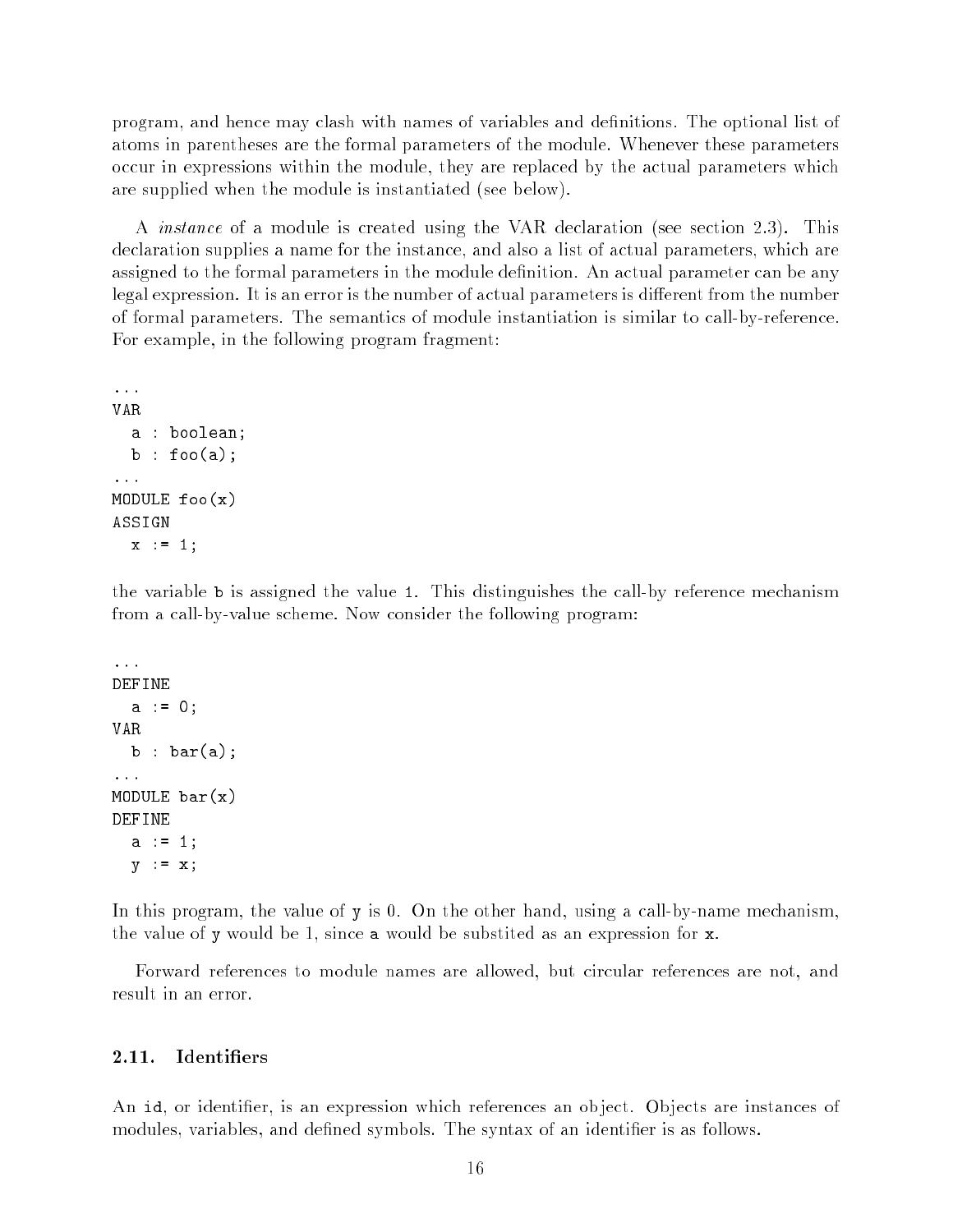id ::

atom | id "." atom | id "[" expr "]"

An *atom* identifies the object of that name as defined in a VAR or DEFINE declaration. If a identifies an instance of a module, then the expression  $a,b$  identifies the component object named b of instance a. This is precisely analogous to accessing a component of a structured data type. Note that an actual parameter of module instance a can identify another module instance  $b$ , allowing  $a$  to access components of  $b$ , as in the following example:

```
...
VAR
  a : foo(b);b : bar(a);...
MODULE foo(x)
DEFINE
  c := x.p \, | \, x.q;MODULE bar(x)
VAR
  p : boolean;
  q : boolean;
```
Here, the value of c is the logical or of p and q.

If a identifies an array, the expression  $a[b]$  identifies element b of array a. It is an error for the expression b to evaluate to a number outside the subscript bounds of array  $a$ , or to a symbolic value.

### 2.12. The main module

The syntax of an SMV program is

```
program ::
        module1
        ...
        modulen
```
There must be one module with the name main and no formal parameters. The module main is the one evaluated by the interpreter.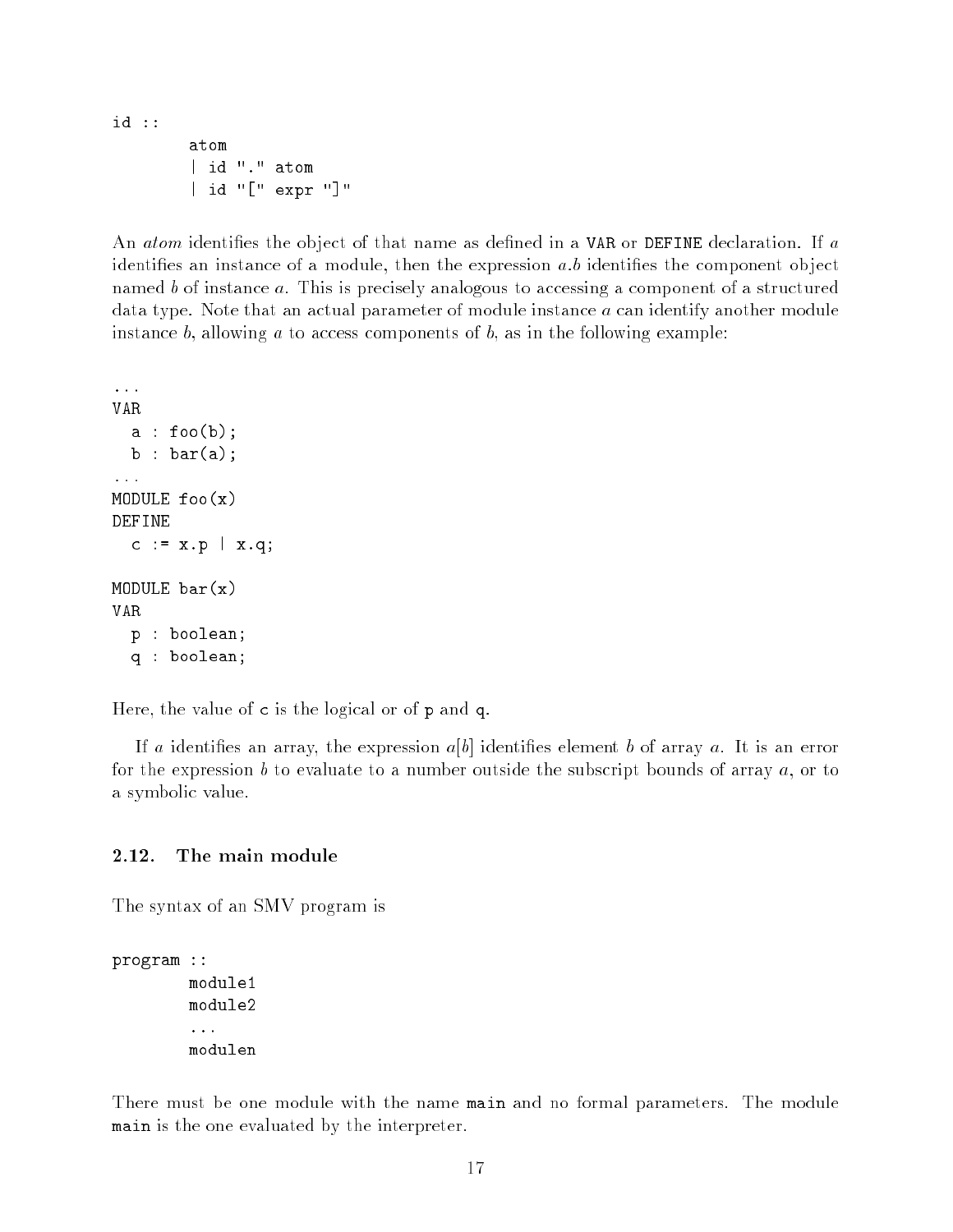### 2.13. Processes

Processes are used to model interleaving concurrency. A *process* is a module which is instantiated using the keyword process (see section 2.3). The program executes a step by non-deterministically choosing a process, then executing all of the assignment statements in that process in parallel. It is implicit that if a given variable is not assigned by the process, then its value remains unchanged. Each instance of a process has special variable Boolean associated with it called running. The value of this variable is 1 if and only if the process instance is currently selected for execution.

## 3. Examples

In this section, we look at the performance of the SMV symbolic model checker for two hardware examples – a synchronous fair bus arbiter, and an asynchronous distributed mutual exclusion ring circuit (the one studied by David Dill in his thesis [?] and designed by Alain Martin [?]).

#### Synchronous arbiter  $3.1.$

The synchronous arbiter circuit is an example of a synchronous finite state machine. It is composed of a "daisy chain" of arbiter cells depicted in figure ??. Under normal operation, the arbiter grants the bus on each clock cycle to the requester with the highest priority. Each arbiter cell receives a "bus grant" input from the next higher priority cell. If this signal is true, and the cell's "request" input is true, then the cell activates its "acknowledge" output, and negates "bus grant" to the next lower priority cell. On the other hand, if the "request" input is false, then the "bus grant" input is passed along to the next cell via the "bus grant" output. Despite this priority scheme, the bus arbiter is designed to insure that every requester eventually is granted the bus. During light bus traffic, the priority scheme is used, but as the bus approaches saturation, the arbiter reverts to a round-robin scheme. This is accomplished by means of a \token", which is passed in a cyclic manner from the first cell down to the last, and then back to the first. The "token" moves once each clock cycle. When the "token" passes a cell whose "request" is active, it sets a flag "waiting". The "waiting" flag remains set as long as the request persists. When the token returns to that cell, if the "waiting" flag is still set, the cell receives immediate highest priority. This is accomplished by asserting an output called "override". This signal propagates to the highest priority cell and negates its "bus grant" input.

The specications for the arbiter circuit are as follows:

- 1. No two acknowledge outputs are asserted simultaneously
- 2. Every request is eventually acknowledged
- 3. Acknowledge is not asserted without request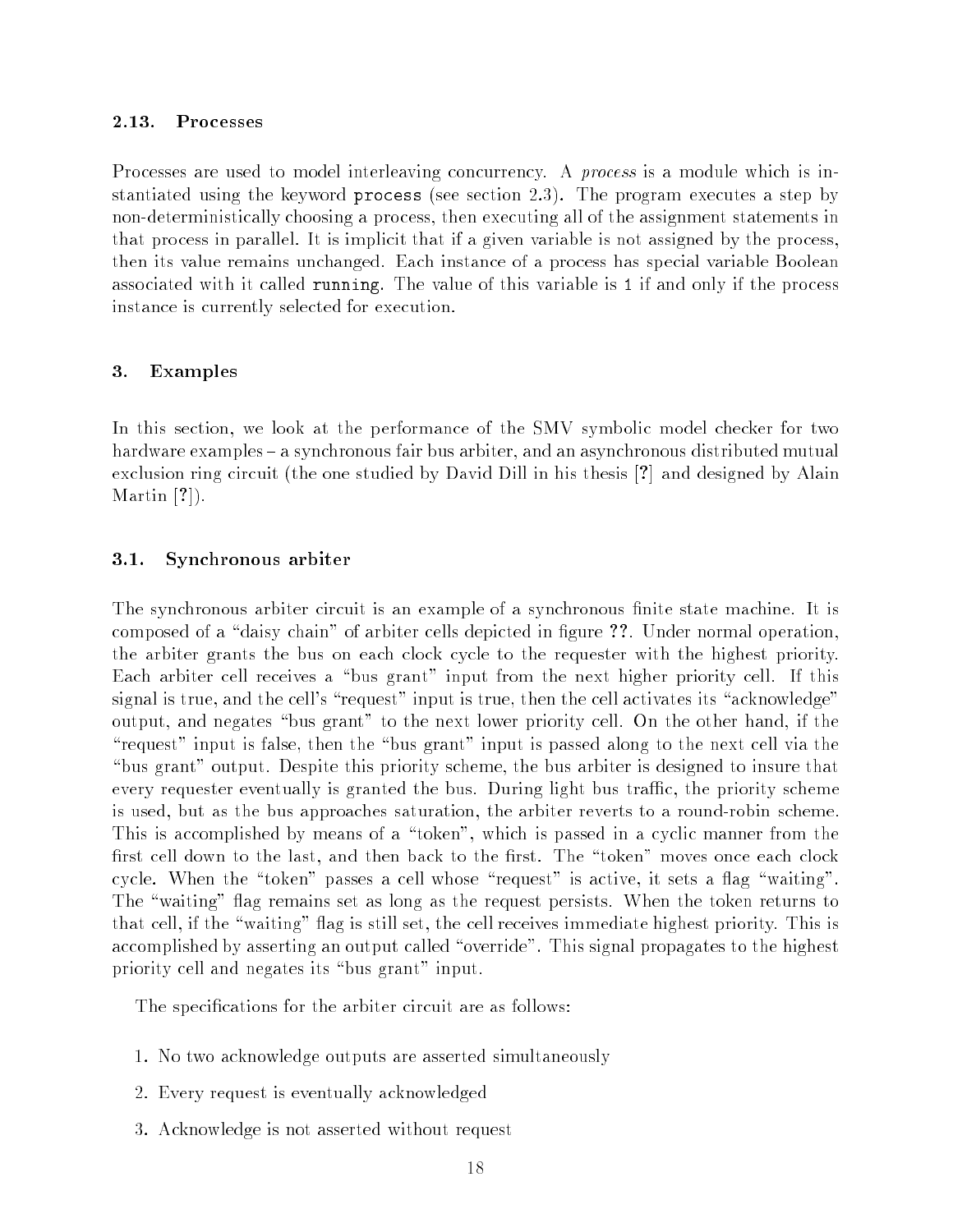

Figure 2: Cell of synchronous arbiter circuit

Expressed in CTL, they are:

- 1.  $\forall i \neq j$  :  $\mathbf{AG} \neg (\text{ack}_i \land \text{ack}_i )$
- 2.  $\forall i$  :  $\mathbf{AG}(\text{req}_i \Rightarrow \mathbf{AFack}_i)$
- 3.  $\forall i : \mathbf{AG}(\text{ack}_i \Rightarrow \text{req}_i)$

The quantifiers are bounded to range over the finite set of cells, so these quantified formulas can be expanded into finite CTL formulas. Figure ?? gives the SMV description of a three cell arbiter and its specification.

To run the symbolic model checker on this example, we use the command

smv -f syncarb.smv

The option -f indicates that a forward search of the state space of the model should be made before checking the specifications. This technique will be dealt with shortly.

Figure 3 plots the performance of the symbolic model checking procedure for this example in terms of several measures. First, the size of the transition relation in OBDD nodes. Second, the total run time (on a Sun3, running an implementation in the C language), and third, the maximum number of OBDD nodes used at any given time. The latter number should be regarded as being accurate only to within a factor of two, since the garbage collector in the implementation scavenges for unreferenced nodes only when the number of nodes doubles. We observe that as the number of cells in the circuit increases, the size of the transition relation increases linearly. The execution time is well fit by a quadratic curve.

To obtain polynomial performance for this example, it was necessary to add a wrinkle to the symbolic model checking algorithm (the -f option. It is often the case that circuits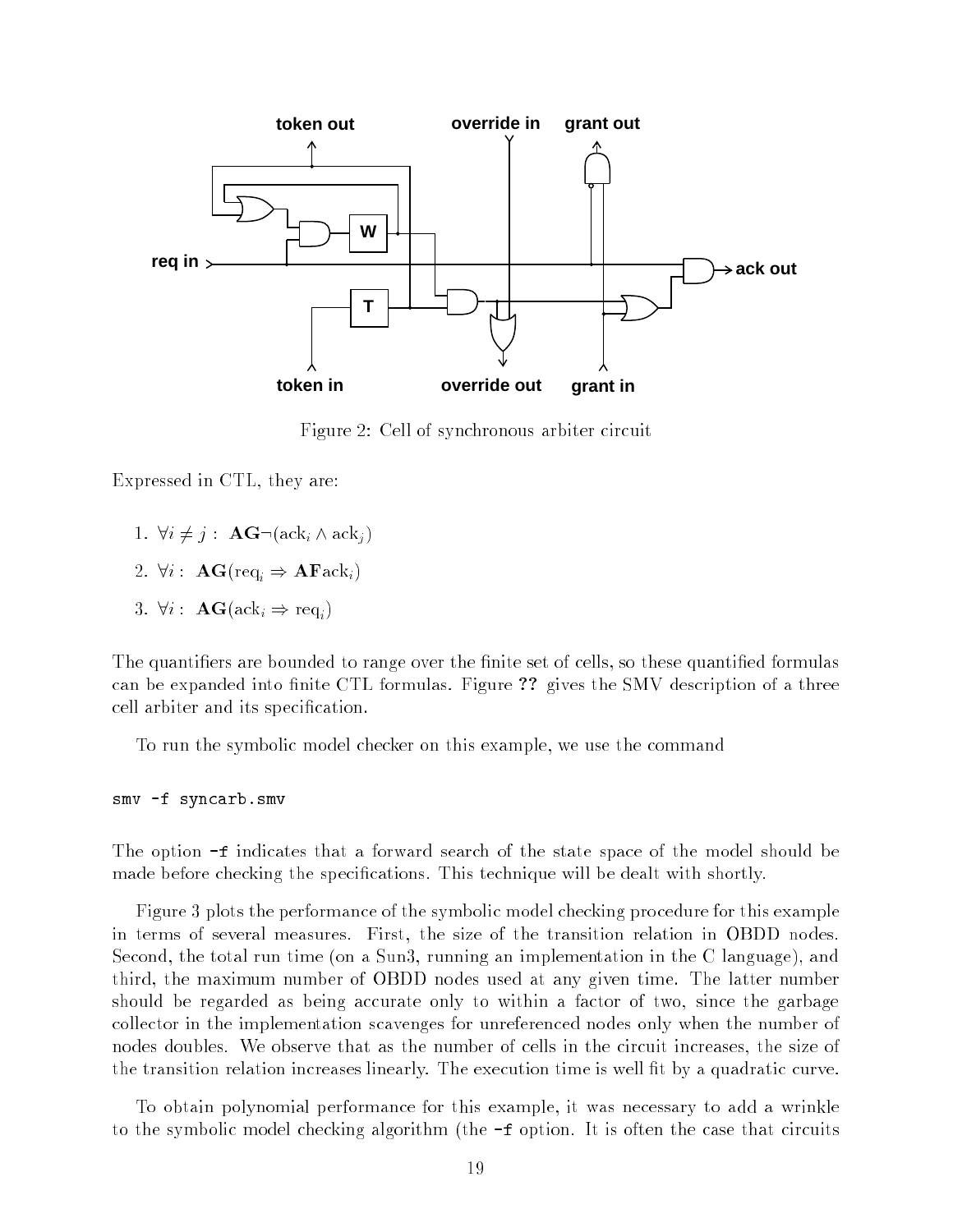

Figure 3: Performance  $-$  synchronous arbiter example.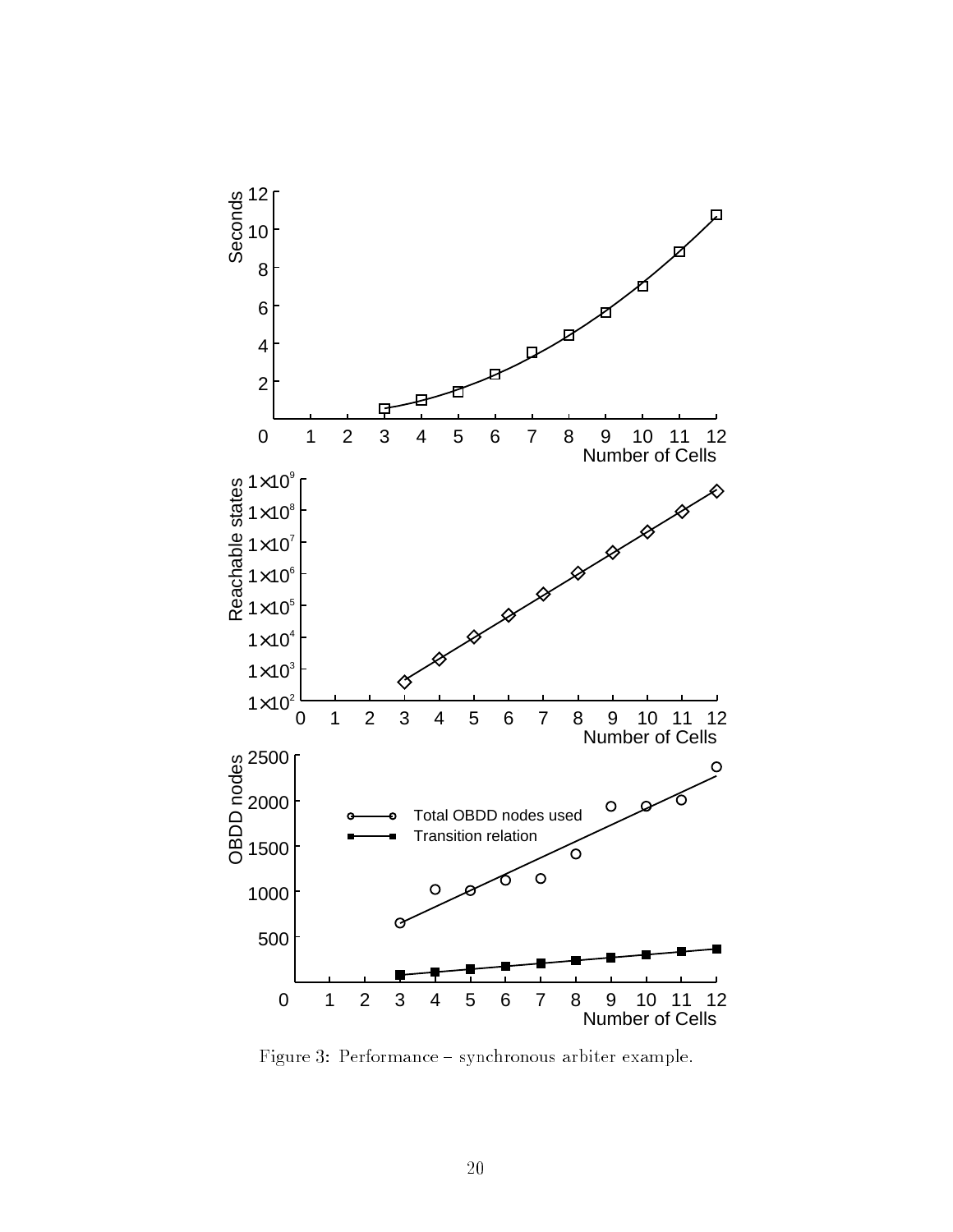are "well behaved" in the part of their state space which is reachable from the initial state, but not otherwise. In the case of the synchronous arbiter, only states with one token in the ring are reachable. However, the symbolic model checking technique considers all states, including states with multiple tokens. This becomes a problem when we consider the highest priority cell, which is granted the bus by default when no other requesters override. If we compute the set of states in which this cell necessarily grants the bus in  $k$  steps, we obtain the set in which, for every waiting cell i, there is no token at cell  $i - k \mod n$  (hence a token does not reach cell i in k steps). Unfortunately, this is not a set which can be compactly represented as an OBDD. This is analogous to the problem of representing a shifter circuit using OBDDs – there is no variable ordering which produces a compact OBDD for all shift distances k. As a result, the time required to compute  $AFack_0$  is exponential, roughly doubling with each added cell.

On the other hand, if we first compute the set of reachable states, and then restrict the evaluation of the temporal operators to that set, the result is unchanged, but the verification time becomes polynomial. When we restrict to states with only one token, we only have to represent the set of states where cell  $i + k \mod n$  is not waiting, where i is the position of the single token.

#### $3.2.$ Asynchronous state machines

An asynchronous finite state machine can be viewed as a collection of parallel processes whose actions are interleaved arbitrarily. This allows us to make an important optimization in the symbolic model checking technique: we observe that the set of states reachable by one step of the system is the union of the sets of states reachable by one step of each individual process. Using this fact, we can avoid computing the transition relation of the system and instead use only the transition relations of the individual processes.

Our example of an asynchronous state machine is the distributed mutual exclusion (DME) circuit of Alain Martin [?]. It is a speed-independent circuit [?] and makes use of special two-way mutual exclusion circuits as components. Figure 9 is a diagram of a single cell of the distributed mutual-exclusion ring (DME). The circuit works by passing a token around the ring, via the request and acknowledge signals RR and RA. A user of the DME gains exclusive access to the resource via the request and acknowledge signals UR and UA.

The specifications of the DME circuit are as follows:

- 1. No two users are acknowledged simultaneously.
- 2. An acknowledgment is not output without a request.
- 3. An acknowledgment is not removed while a request persists.
- 4. All requests are eventually acknowledged.

We will consider only the first specification, regarding mutual exclusion. The others are easily formulated in CTL, although the last requires the use of fairness constraints (see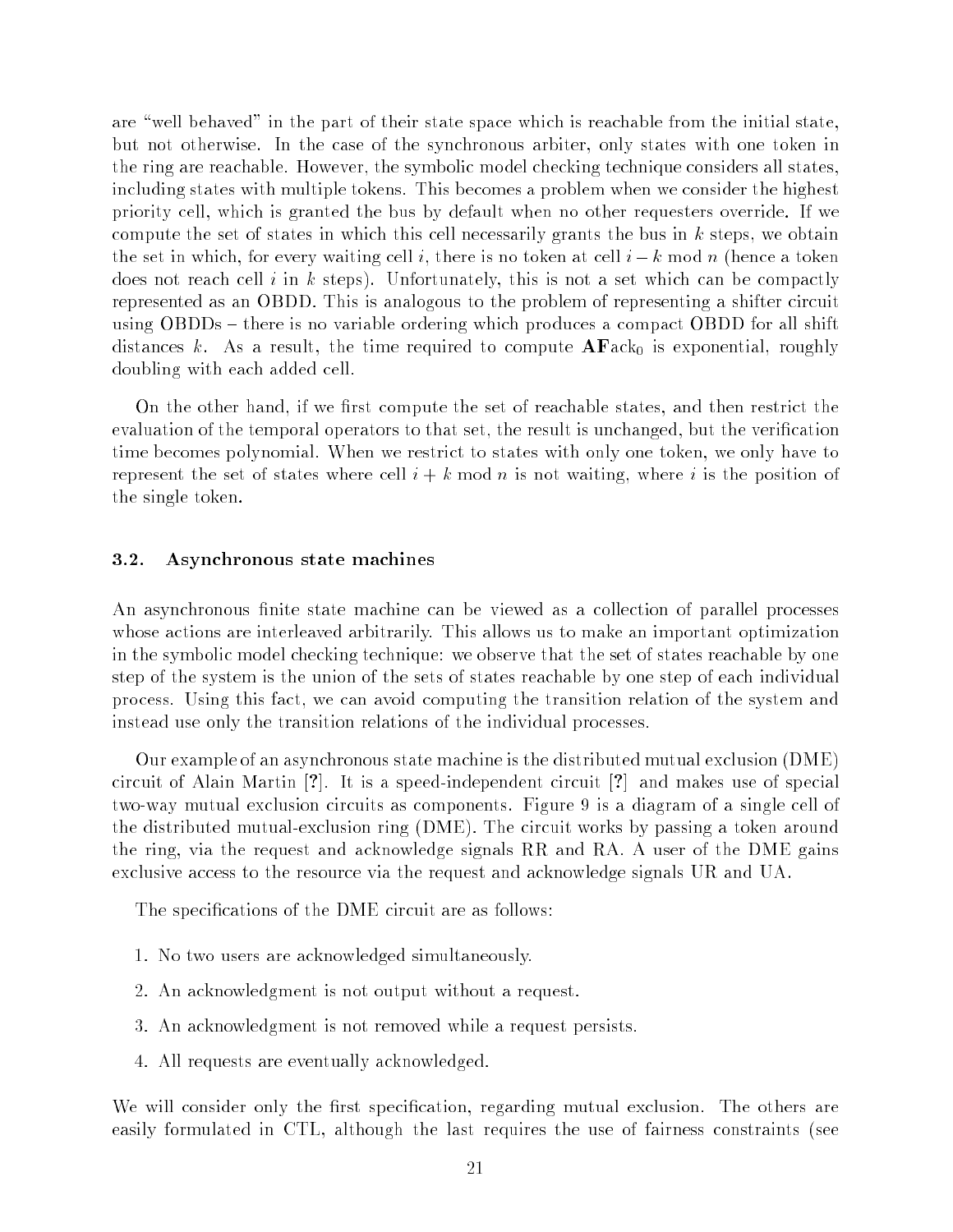section ??) to guarantee that all gate delays are finite. The formalization of the mutual exclusion specification is

$$
\forall 0 \le i, j < n, \ i \neq j : \ AG \neg(\text{ack}_i \land \text{ack}_j)
$$

We examine the performance of the symbolic model checking algorithm in verifying this specification using three differing approaches. In method 1, we use a single process to model the entire system. Arbitrary delay of the gates is introduced by allowing each gate to choose non-deterministically whether to reevaluate its state or remain unchanged. The SMV description of this model is given in figure ??. In method 2, we model each DME cell by a separate process (since there are 18 gates per cell, making a separate process for each gate is prohibitive). In method 3, we use the same model as in method 1, but reevaluate the the transition relation at each step of the forward search, restricting the evaluation to those transitions beginning in a state on the search frontier. This results in a sequence of approximations to the transition relation which are substantially mode compact than the complete transition relation, at the expense of many reevaluations of the transition relation. This method of calculation is invoked by using the -i option to the model checker. The OBDD function Restrict of Coudert, Madre and Berthet is used to restrict the transition relation. In all three methods, we use the -f option to restrict the computation to the reachable states, since the state space of this circuit is quite sparce.

The performance curves for the three methods are shown in figure 4. The disjunctive transition relation method requires  $O(n^4)$  time, while the two conjunctive methods – with unrestricted and restricted transition relation – require  $O(n^3)$  time. As a result, the restricted transition relation method overtakes the disjunctive method at about 8 cells. At this point, the disadvantage of having to evaluate the transition relation at each step is outweighed by the better asymptotic performance. The difference in asymptotic performance can be explained by observing the growth in the OBDDs representing state sets in the forward search. The size of the largest such OBDDs as a function of the number of cells is plotted in figure ??. As mentioned previously, the correlation between the number of steps taken by each process can make the representation of the reached state less efficient. Thus, the OBDD size for the reached state set runs linearly for methods 1 and 3, but quadratically for method 2. The overall time complexity of  $O(n^3)$  for methods 1 and 3 derives from three factors: a linear increase in the transition relation OBDD, a linear increase in the state set OBDD, and a linear increase in the number of iterations. For method 2, the quadratic increase in the state set OBDD results in an overall  $O(n^4)$  time complexity. Note that the number of reachable states increases roughly a factor of ten with each added cell (see figure ??).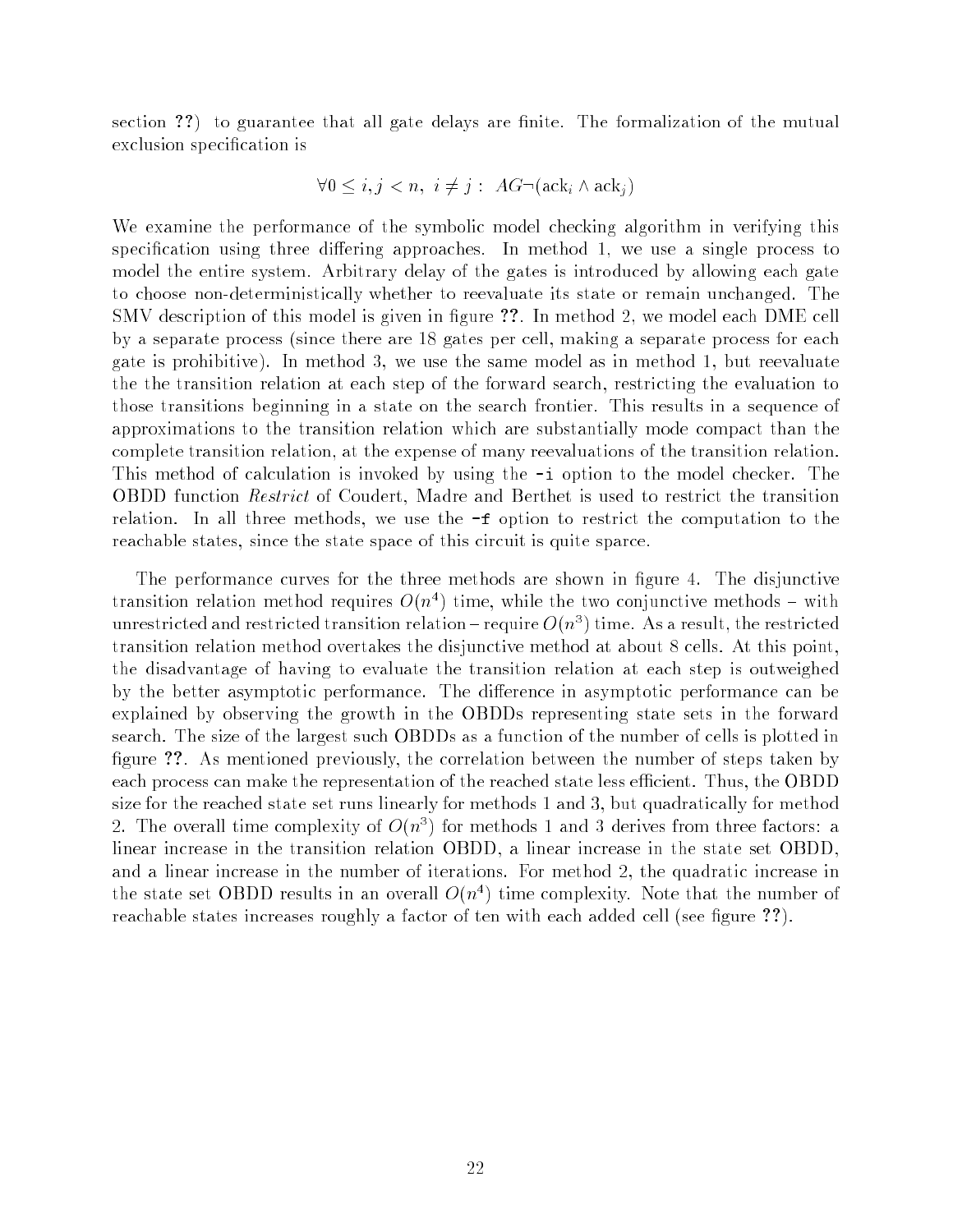

Figure 4: Performance for DME circuit example